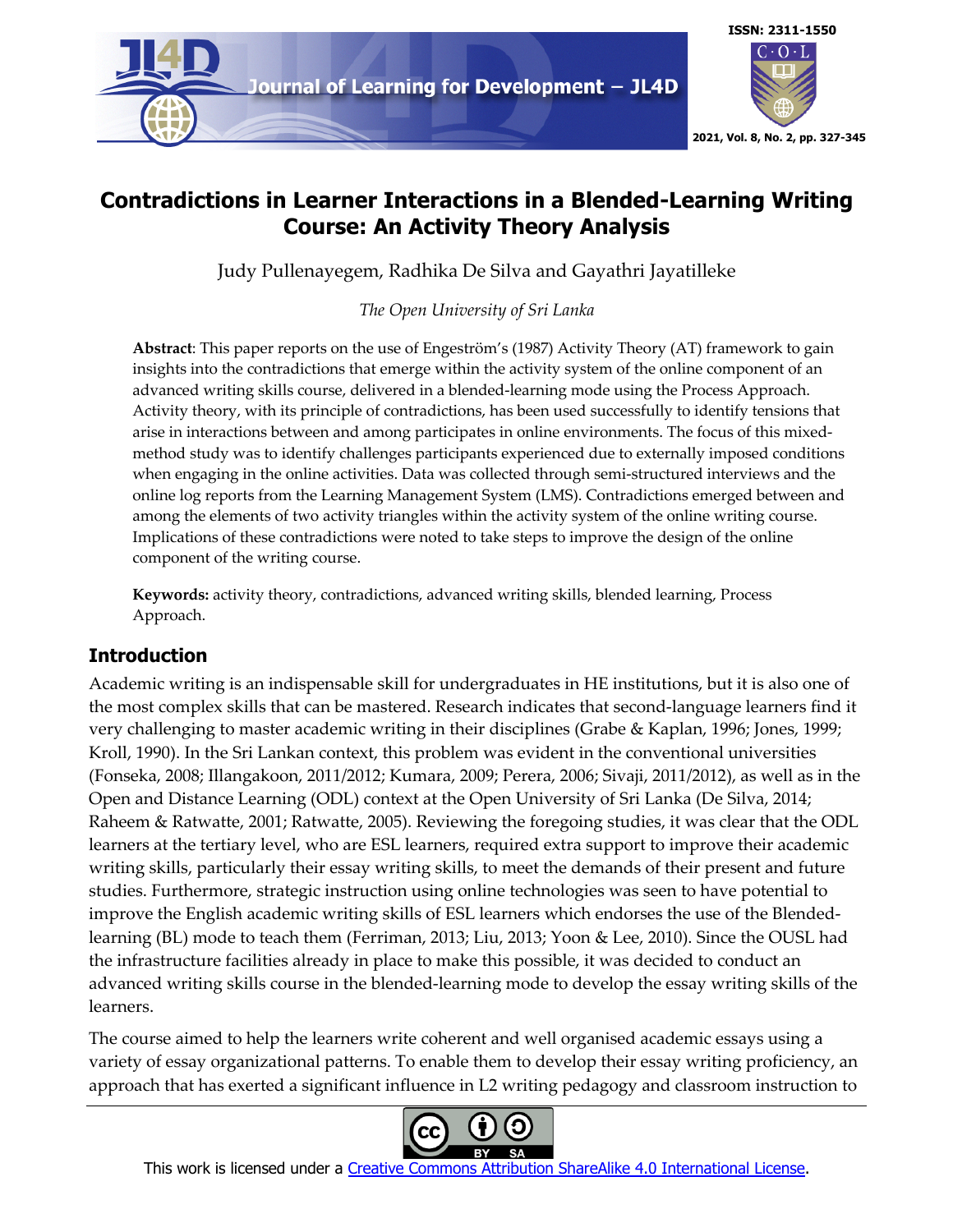essay writing, the Process Approach (PA) (Polio, 2001; Raimes, 1985; Silva, 1990; Zamel, 1983), was used.

This paper reports on part of the study that used Engeström's (1987), Activity Theory (AT) as a framework to gain insight into the contradictions that emerged in the online component of the advanced writing skills course offered in the BL mode. The objective was to ascertain the challenges faced by the participants in engaging in the designed activities due to the externally imposed conditions with the intention of improving the course design. The following research questions were investigated:

- 1. How does the implementation of explicit rules affect interaction and collaboration among learners when engaging in the specified online activities?
- 2. How does the division-of-labour affect interaction and collaboration among the community (learners and tutor) when engaging in specified online activities?

## **Literature Review**

Much research has been conducted in the use of the PA in teaching writing in a BL mode (Adas  $\&$ Bakir, 2013; Ferriman, 2013; Shafiee et al, 2013; Yoon & Lee, 2010). However, there is limited research both internationally and locally in the field of writing research that utilizes the PA, in which the AT framework with its principle of contradictions was used to investigate learner interactions in the online environment.

At an international level, a study conducted only online at a university in New Zealand used AT to determine the positive changes in the operation of a computer mediated writing programme (Brine  $\&$ Franken, 2006). The findings revealed that the AT framework was effective in highlighting several issues and constraints in the activities pertaining to the co-construction of a text. The tensions that surfaced in the activity system of the task; between the subjects, rules, roles and the division-of-labour revealed that different students had different perceptions about the ways activities were carried out. Some students enthusiastically adopted them while others contested them.

Activity theory as a framework of analysis was also utilized in a study in the Sri Lankan context by Jamaldeen et al (2016). The purpose of this study was to investigate the social and technical activity system relevant to the area of introducing m-learning to enhance English Language Learning among school leavers. In this instance, participants exhibited a strong need to enhance their English language proficiency, and therefore engaged in a number of activities using their mobile devices to access information. Rules set in place were followed by the subjects, and the roles of participants, facilitators and learners were clearly defined and adhered to. Thus, revealing that implementation of an mlearning platform for enhancing the learners English language proficiency has the potential to be successful.

A recent study conducted in the ODL context in Sri Lanka used AT and PA to improve essay writing at the tertiary level. The purpose of this study was to investigate the extent of learners' interaction with online mediation tools, and the most significant contradiction that emerged was the underutilisation of the mediation tools due to time constraints, a lack of motivation, and disparate language proficiency (Pullenayegem, De Silva, & Jayatilleke, 2020).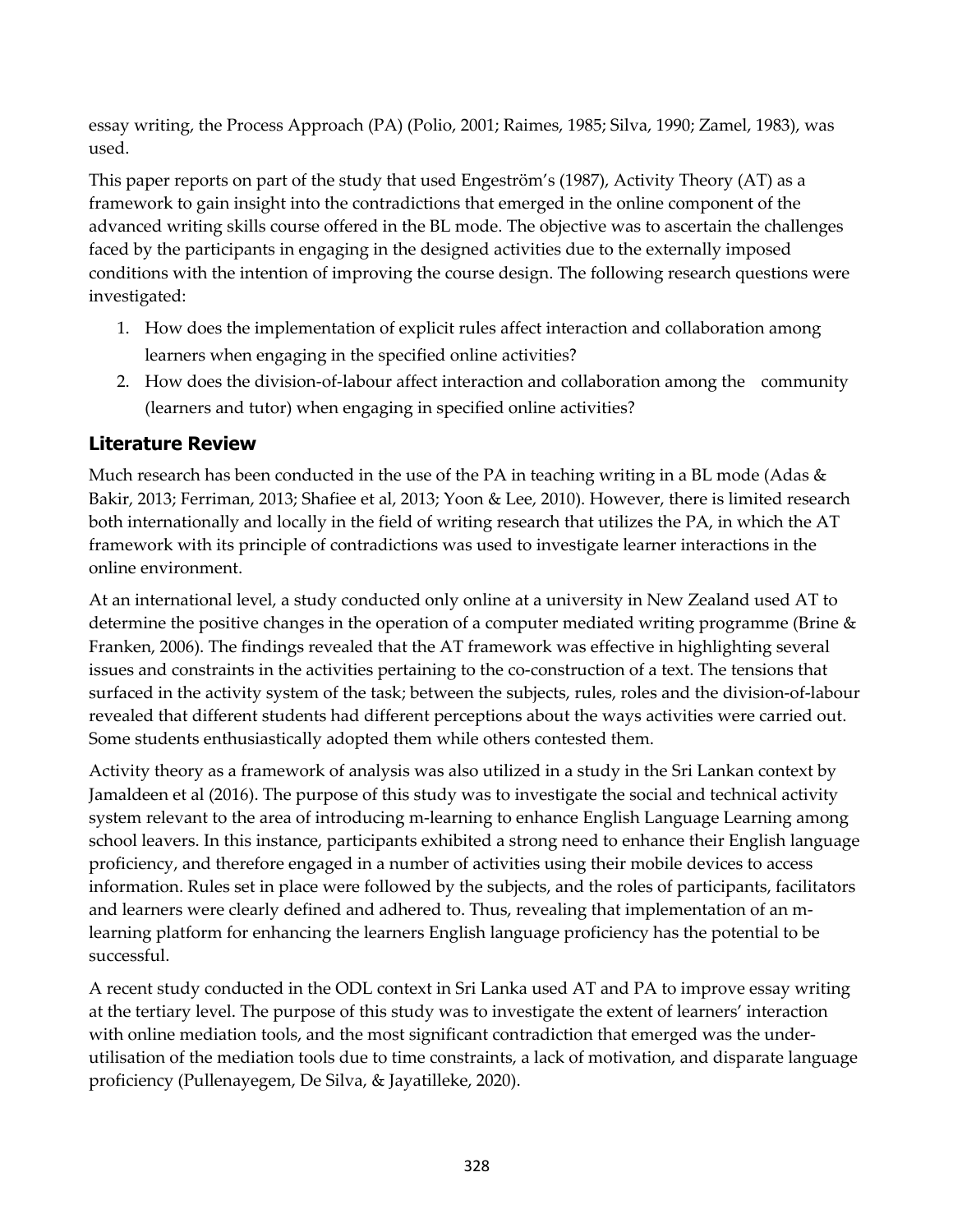Each of the aforementioned studies used AT as their framework, which highlighted several issues and constraints in activities related to the co-construction of knowledge. However, the results were mixed. While the study at the international level revealed that not all students were keen to engage in the prescribed activities, the 2016 Sri Lankan study showed a higher level of student engagement with participants being eager to enhance their language learning and following the rules set in place. The recent 2020 study in the ODL context in Sri Lanka revealed that the most significant contradiction was the under-utilisation of the mediation tools due to time constraints, a lack of motivation, and disparate language proficiency. This study used the PA to improve the writing skills of learners at the tertiary level. The purpose of the present study helps to fill the gap in the literature by investigating the use of AT and PA to study the contradictions that emerge in relation to learner engagement in online activities due to externally imposed conditions when learning English essay writing in a blendedlearning course. As well as to determine how implementation of explicit rules affect interaction and collaboration among learners, and the division-of-labour affects interaction and collaboration among the community.

### **Theoretical Framework**

Activity theory is a dynamic framework that is used to understand the complexities that exist in an activity system and is an invaluable aid in bringing to light any contradictions or tensions that can arise within the elements of an activity system or between activity systems (Engeström, 1987, 1999). The structure of the activity theory model consists of two triangles, an outer, larger triangle, and a smaller, inner triangle, with its apex pointing downwards (Figure 1). The three nodes of the larger triangle represent the elements; Tools – Rules – Division-of-Labour (T-R-DoL) of the activity system, and the three nodes of the inner triangle represent the elements; Subject-Community-Object (S-C-O), the lines between the elements in turn form smaller triangles within the activity system. The lines between these six elements represent the relationships between these elements. Furthermore, as researchers point out, any activity system will inevitably contain contradictions, however, these contradictions serve a useful purpose, in that they can cause change and development (Engeström & Meittinen, 1999).



**Figure 1: Engeström's (1987) model of an activity system**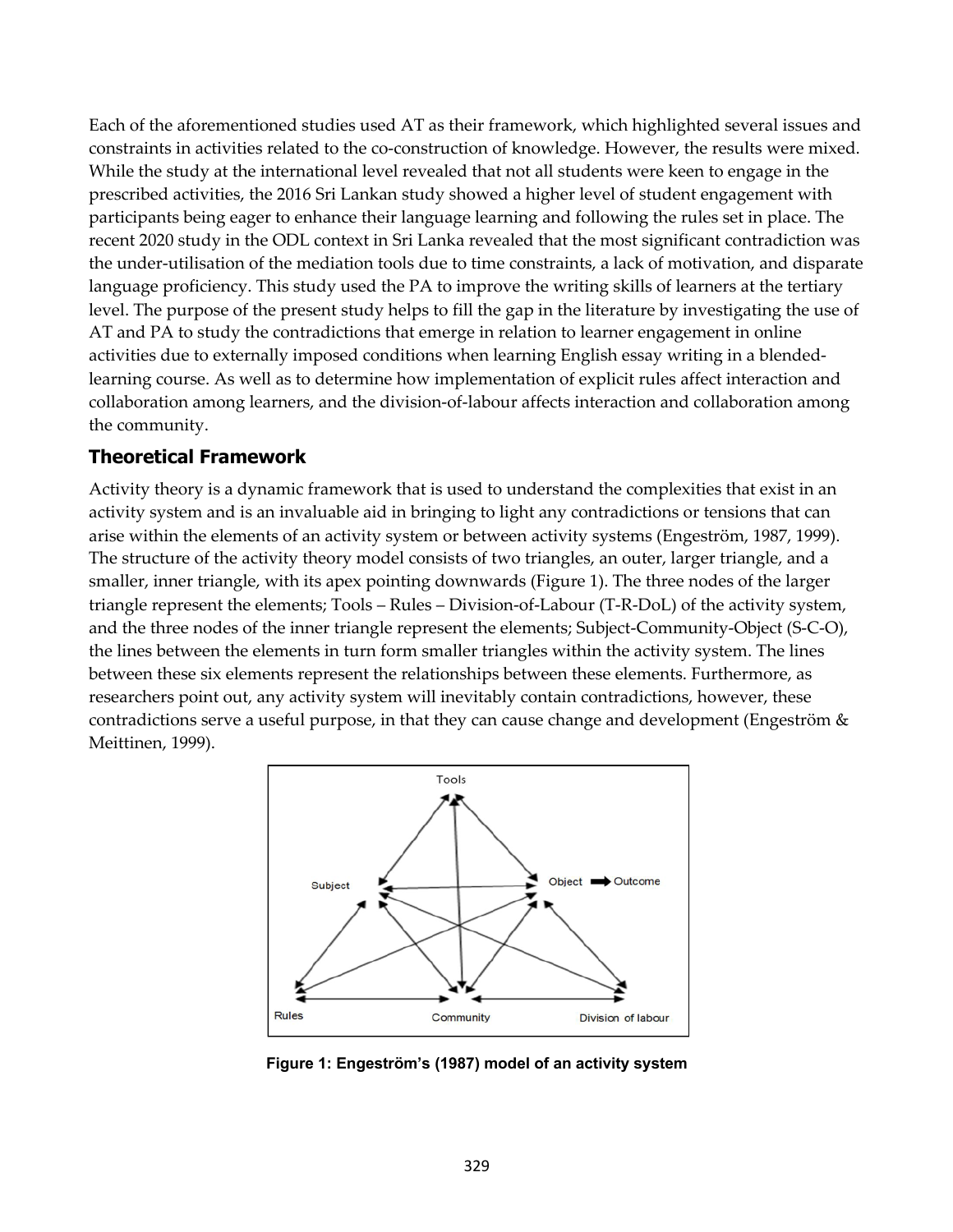The AT framework offers a broad lens of inquiry and has been useful in highlighting contradictions that occurred in schools and institutions of higher learning. A number of studies using AT and its principle of contradiction as a framework have been used in a variety of educational contexts. The use of AT affords opportunity to study these contradictions with a view to bringing about "change, innovation or development" (Ekundayo, et al, 2012, p. 13).

The AT framework was utilized to examine Web-based writing projects, to understand how to develop and sustain long-term writing instruction projects. Contradictions that arose in the activity system of an Online Writing project in a study carried out by Palmquist et al (2009), enabled the team members to identify several contradictions between the elements, and within the elements of the activity system of the project. These contradictions led to changes in the writing support system offered to students following the course, and copyright protection for contributors to the project. Using AT was viewed as extremely beneficial in enabling the team to develop a writing environment to support their student population.

Baran and Cagiltay (2010), using an Internet platform, investigated the effectiveness of the use of online communities of practice (oCoPs) in the professional development of mathematics teachers. The themes that emerged from the participants' reports were categorised under each component of AT and compared with the data received from the participants' discussion list messages and interviews. The results of this study show that the use of the AT in analysing the data was effective in evaluating and comparing oCoPs designed and built with a design and implementation processes.

Another study by Gedera and William (2013) utilized AT to identify the tensions and conflicts, and how learner participation was affected due to the contradictions that arose in a fully online course at a university in New Zealand. Several contradictions were noted from the analysis of the PowerPoint presentations and learner messages in the discussion forums of the LMS. These contradictions were found in the presentation of course material as respects readability of texts on the screen, difficulty in downloading some of the podcasts, and lack of adequate planning regarding the individual responsibilities in communicating clear and accurate information to learners. Tensions and contradictions were experienced due to limited teacher guidance and feedback in the discussion forums. The tensions and conflicts encountered showed areas that required improvement.

Barab et al (2002), used AT to analyse the learner and instructor participation in a computer-based three-dimensional (3-D) modeling course for learning astronomy. The tensions in the relationship between learning astronomy and building 3-D models, and the interaction between pre-specified, teacher-directed instruction versus emergent student-directed learning were analysed. The AT analysis revealed that often the actions of model-building and astronomy-learning were the same, and directed-learning emerged from the rules, norms, and divisions-of-labor and not from teacherdirected or student-directed learning. This insight could enable instructional designers and educational researchers to meet the challenge of designing or re-designing courses to ensure that meaningful participation and learning takes place.

The results of the above studies show that the use of AT can contribute significantly to improving the design and implementation of online courses, because the contradictions that emerge highlight areas that need to be given attention for better results.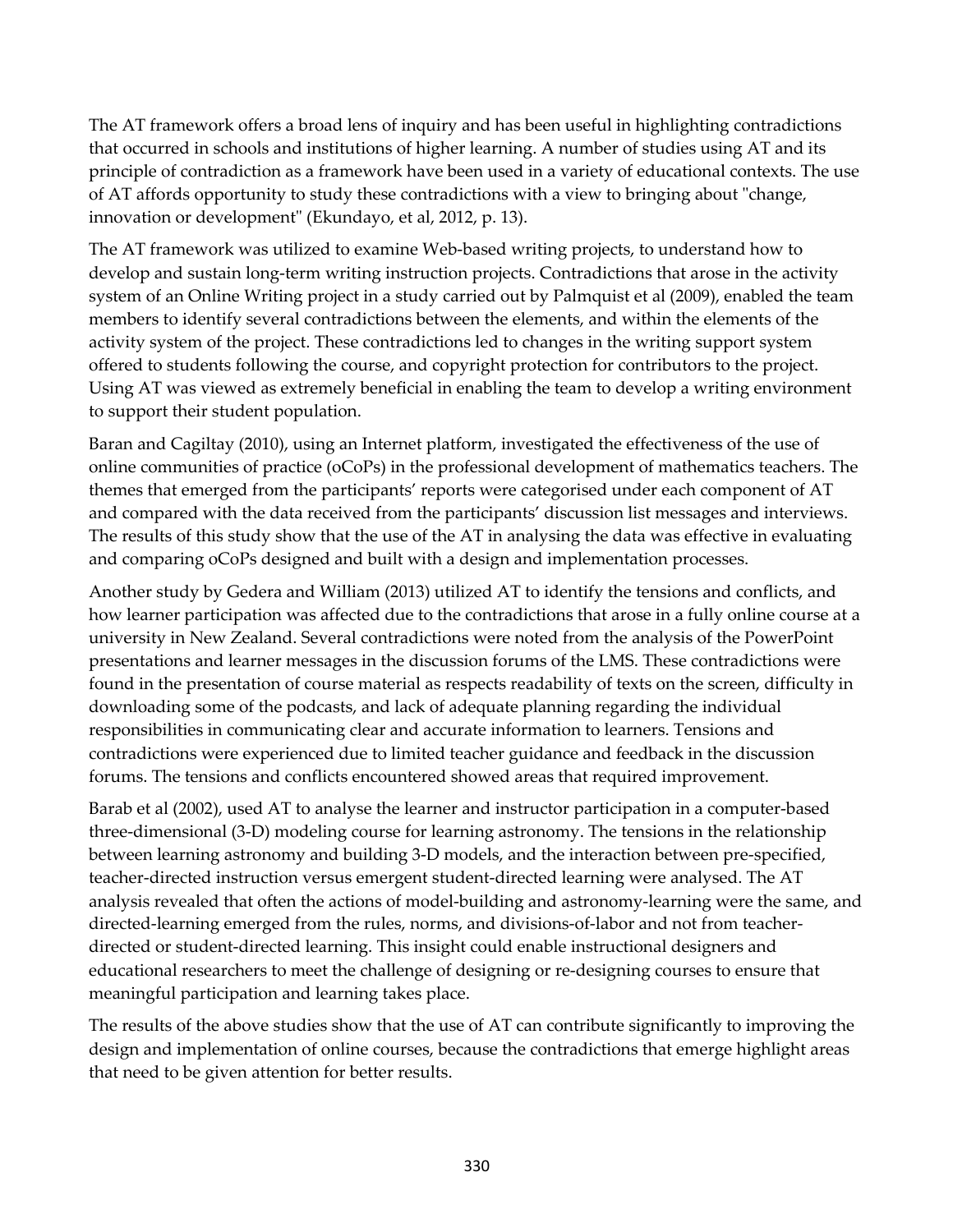## **Method**

### **Research Context**

The focus of this study was the online component of an Advanced Writing Skills course offered in the BL mode to learners of the Diploma in English Language and Literature at the Open University of Sri Lanka (OUSL). The course aimed to help the learners write coherent and well-organised academic essays using a variety of essay organisational patterns, for which the Process Approach (PA) was used.

The course consisted of seven (7) face-to-face (f2f) sessions, with each session being of three hours duration. Each session focused on specific stages of the PA to writing: pre-writing, drafting and revising, editing and proofreading, and sharing (publishing), and application of all the stages in writing three types of essay organisational patterns. At the end of each day school session learners were required to participate in the online activities designed for each respective online session. Participants were required to interact with each other, within their assigned groups in discussion forums (DFs). The assigned tasks included giving peer feedback, making needed changes in their assignments based on peer feedback, submitting the edited assignment for tutor feedback, and submitting the final edited copy of the assignment to the final copy forum to share with peers. This paper focuses on how the implementation of explicit rules affects interaction and collaboration among learners, and how the division-of-labour affects interaction and collaboration among the community when engaging in specified online activities (Table 1).

| Ses.                                         | <b>Activities</b>                                                                                                                                   | <b>Rules</b> |                                                                    | <b>Division-of-labour</b> |                                                                                       |  |  |
|----------------------------------------------|-----------------------------------------------------------------------------------------------------------------------------------------------------|--------------|--------------------------------------------------------------------|---------------------------|---------------------------------------------------------------------------------------|--|--|
|                                              | Pre-writing (a)<br>Brainstorm given topic: (Health /<br>1.<br>Education / Employment /<br>Media)<br>Draw mind-maps<br>2.                            |              | 1. Produce and upload<br>draft assignment to<br>DF for peer        |                           | Individual task<br>1. Produce and upload<br>mind-map of chosen<br>topic to the DFs    |  |  |
| 2                                            | Pre-writing (b)<br>1. Write essay outline<br>Write a body paragraph<br>2.                                                                           |              | feedback<br>2. Give at least one                                   | 2.                        | Revise assignment<br>based on peer feedback                                           |  |  |
| 3                                            | <b>Drafting &amp; Revising</b><br>1. Write first draft of essay (intro.<br>body & concluding paragraphs)                                            |              | feedback comment<br>to a group member<br>only within assigned      | 3.                        | Upload revised<br>assignment based on<br>peer feedback to<br>Assignment Box for tutor |  |  |
| 4                                            | <b>Editing and Proofreading</b><br>1. Edit errors - language, grammar<br>and vocabulary,<br>2. Proofread for errors -<br>punctuation, spelling etc. | 3.           | group<br>Upload revised<br>assignment based<br>on peer feedback to |                           | feedback<br>4. Upload revised<br>assignment based on<br>tutor feedback to Final       |  |  |
| <b>Application - Organizational patterns</b> |                                                                                                                                                     |              | Assignment Box for                                                 |                           | Copy forum for sharing                                                                |  |  |
| 5                                            | <b>Compare/contrast essay</b><br>Topic - House & Apartment                                                                                          |              | tutor feedback                                                     | Peer task:                |                                                                                       |  |  |
| 6                                            | <b>Problem / Solution essay</b><br>Topic - Garbage disposal in city of<br>Colombo                                                                   | 4.           | Upload final revised<br>assignment based<br>on tutor feedback to   | $1_{-}$                   | Give feedback on at least<br>one submission of group<br>member                        |  |  |
| 7                                            | <b>Cause / Effect essay</b><br>Topic - Migration of women to<br><b>Middle East</b>                                                                  |              | Final Copy forum for<br>sharing                                    | <b>Tutor</b>              | 1. Give feedback on uploaded                                                          |  |  |
| <b>Publishing (Sharing) at all stages</b>    |                                                                                                                                                     |              |                                                                    |                           | assignment                                                                            |  |  |

### **Table 1: Online course activities, rules and division-of-labour**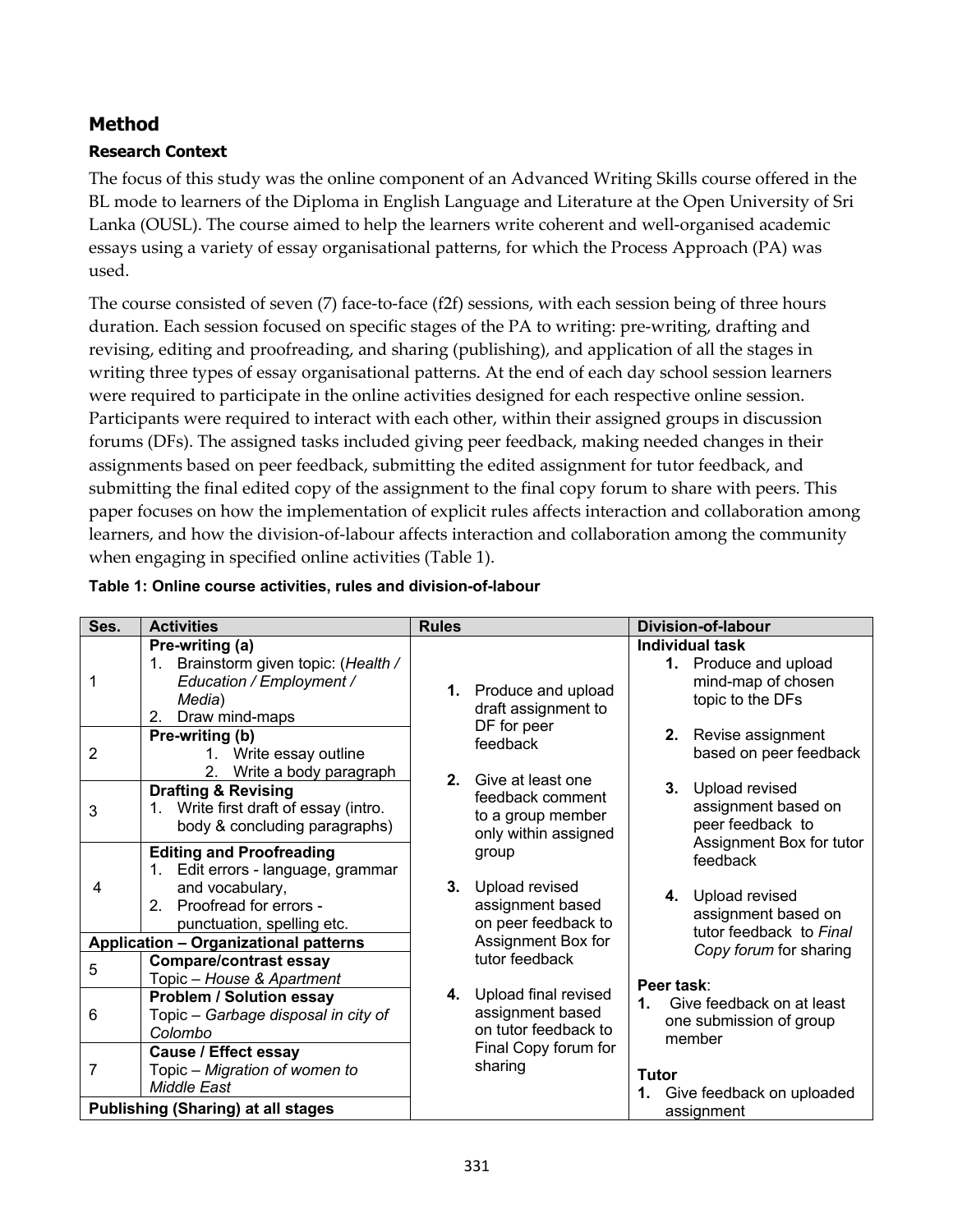#### **Methods of Data Collection**

This study utilised the explanatory sequential mixed methods research design. Both quantitative and qualitative data were used to enhance the validity and the reliability of the research findings. Volunteer participants, who made up the study's sample, included 64 adult learners composed of females (47), and males (17). The majority were between 20 and 30 years of age, followed by those between 31 and 40 years, with 14 participants being over the age of 41. The majority (39) were teachers, and of these 24 were English-language teachers. Those employed in administrative capacities or were students studying at other universities numbered 17, while two were homemakers, and six were unemployed, respectively.

The quantitative data were collected through log reports in the initial stage. The online log reports automatically recorded the participants' interaction in the online environment when engaging in the assigned online activities. Thereafter, qualitative data were gathered from semi-structured one-on-one post interviews with 34 participants. A cross section of participants age-wise, and according to their secular and domestic commitments, were chosen. The interview questions focused on the two research questions related to the imposition of rules, and the division-of-labour in the activity system of the online component of the course.

#### **Data Analysis**

Initially the online logs were filtered to generate data to determine the extent of participation of each participant in conforming to the activity triangles, Subject-Rules-Object (S-R-O), and Community– Division-of-Labour–Object (C-DoL-O) of the activity system of the online course, using the AT framework (Table 2), and the data were analysed. The interview responses were transcribed and coded using the coding procedure; Qualitative Content Analysis (QCA) suggested by Schreier (2012). In order to answer the research questions, two separate coding frames were drawn. The initial coding frame for Research Question 1 was drawn up based on the main category (challenges) and subcategory (conformity to and view of rules). The coding frame for Research Question 2 was based on the main category (challenges) and sub-category (conformity to and view of division-of-labour). The units of coding were the statements or phrases in the responses that meaningfully related to each of the categories.

| <b>Nodes</b>              | <b>Description</b>                                               |
|---------------------------|------------------------------------------------------------------|
| <b>Subject</b>            | Learners of the Advanced Writing Skills course                   |
| <b>Object</b>             | To practice writing essays using the stages of the PA.           |
| <b>Outcome</b>            | To develop the competency in academic writing                    |
| <b>Rules</b>              | The protocols to be followed when engaging in activities         |
| <b>Community</b>          | The learners and the tutor of the Advanced Writing Skills Course |
| <b>Division-of-Labour</b> | The individual tasks, task between peers, and tutor task.        |

|  | Table 2: Description of activity system of the Advanced Writing Skills course |  |
|--|-------------------------------------------------------------------------------|--|
|  |                                                                               |  |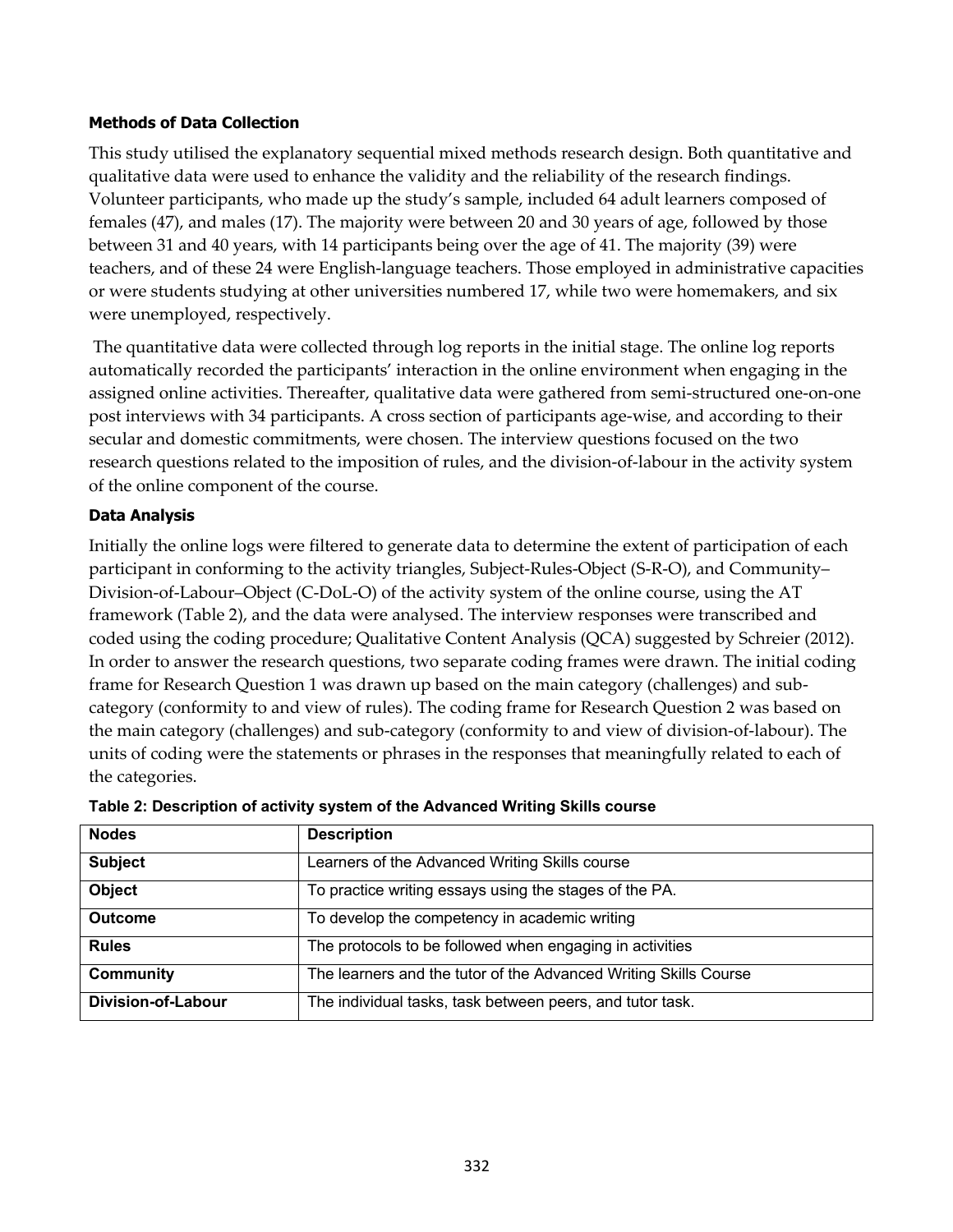## **Results**

*Question 1: How does the implementation of explicit rules affect interaction and collaboration among learners when engaging in the specified online activities?*

The overall results of the data gathered regarding the activity triangle of the S-R-O presented in Table 3, help to identify contradictions that are described thereafter. Table 3 records the number of participants who engaged in activities in the four sessions of the six stages of the PA, and three sessions of the application stage. This data formed the basis for the questions in the interviews in order to determine challenges encountered by participants in interacting and collaborating with each activity.

| Total No. of participants in study ( $n = 64$ ) |                                                                                                   |                                       |                               |                         |                        |                            |                         |                     |                          |                         |  |
|-------------------------------------------------|---------------------------------------------------------------------------------------------------|---------------------------------------|-------------------------------|-------------------------|------------------------|----------------------------|-------------------------|---------------------|--------------------------|-------------------------|--|
|                                                 |                                                                                                   | <b>Stages of the Process Approach</b> |                               |                         |                        |                            |                         |                     | <b>Application stage</b> |                         |  |
|                                                 |                                                                                                   | Sess.<br>1                            |                               | Sess.<br>$\overline{2}$ |                        | Sess.<br>3                 | Sess.<br>$\overline{4}$ | Sess.<br>5          | Sess.<br>$6\phantom{1}6$ | Sess.<br>$\overline{7}$ |  |
|                                                 |                                                                                                   | Act.<br>1                             | Act.<br>$\overline{2}$        | Act.<br>1               | Act.<br>$\overline{2}$ | Act.<br>1                  | Act.<br>1               | Act.<br>1           | Act.<br>1                | Act.<br>1               |  |
|                                                 |                                                                                                   | Informa<br>/formal<br>text            | <b>Brainstorm</b><br>mind map | <b>Outline</b>          | paragraphs<br>Body     | Draft and<br>Revise        | Proofread<br>Edit and   | Compare<br>Contrast | Problem<br>Solution      | Cause and<br>Effect     |  |
|                                                 |                                                                                                   | No.                                   | No.                           | No.                     | No.                    | No.                        | No.                     | No.                 | No.                      | No.                     |  |
| R<br>U<br>L<br>Ė                                | <b>Total No. of active</b><br>participants in each<br><b>Session</b>                              | 31                                    | 25                            | 27                      | 20                     | 21                         | $\overline{5}$          | $\overline{9}$      | 10                       | 12                      |  |
| $\mathbf{1}$                                    | Produce and upload<br>draft assignment to DF<br>for peer feedback                                 | 26                                    | 25                            | 24                      | 19                     | 19                         | 5                       | 9                   | 9                        | 11                      |  |
| $\overline{2}$                                  | Give at least one<br>feedback comment to a<br>group member only<br>within assigned group          | 18                                    | 11                            | 22                      | 16                     | 15                         | 1                       | $6\phantom{1}$      | $\overline{\mathbf{4}}$  | $\overline{7}$          |  |
| 3                                               | Upload revised<br>assignment based on<br>peer feedback to<br>Assignment Box for<br>tutor feedback | 20                                    | 24                            | 13                      | 19                     | 13                         | 5                       | 9                   | 10                       | 11                      |  |
| 4                                               | Upload final revised<br>assignment based on<br>tutor feedback to Final<br>Copy forum for sharing  | 14                                    | 18                            | 17                      | 8                      | Required.<br>$\frac{5}{2}$ | $\overline{7}$          | $\overline{7}$      | 6                        | 5                       |  |

**Table 3: Overall results of conformity to rules in the S-R-O activity triangle**

As Table 3 shows, of the 64 participants in the study, only 31 participated in the online activities, which is less than half the sample in this study. Session 1, Activity 1, had the highest number of participants (26). Thereafter, the number participating decreased to 20 in Session 2, Activity 2, with the least number of participants (5), recorded in Session 4.

The contradictions that emerged related to the Subject-Rules-Object (S-R-O) triangle of the activity system of the online course are next presented.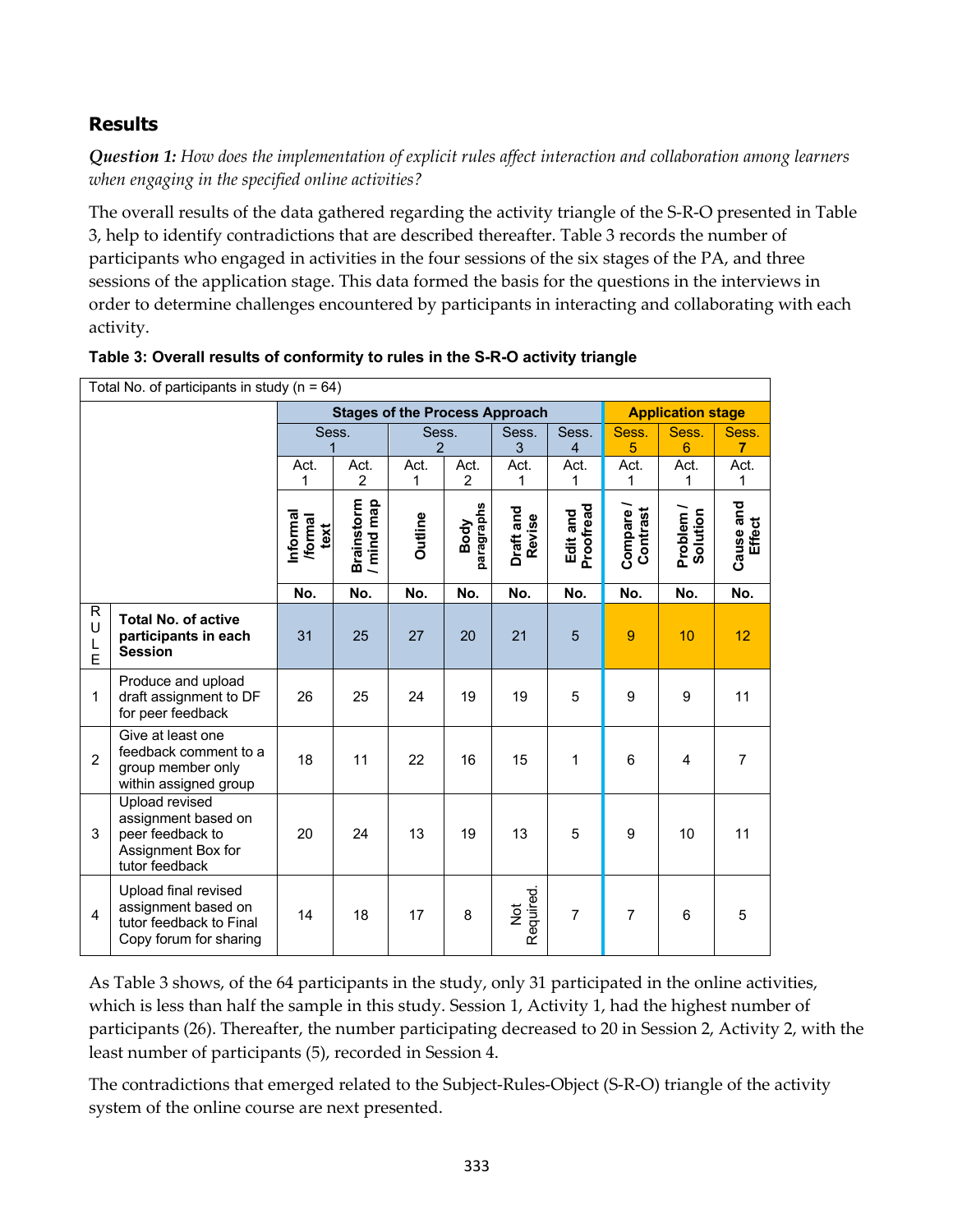#### **Contradiction 1: Failure to Conform to all the Rules**

The data presented in Table 3 shows that no participant conformed to all the rules. Even though 31 participated in Session 1, Activity 1, only 26 participants conformed to Rule 1. Least conformity to the rules was seen in the Editing and Proofreading Stages; five participants conformed to Rules 1 and 3, and one (1) participant conformed to Rule 2. Thereafter, a nominal increase in conformity to the rules is recorded in the Application Stage that required writing three types of essay organisation using the PA. Furthermore, it is evident that the rule that the majority of participants failed to conform to in all seven sessions was Rule 4; uploading the Final Edited Copy after receiving tutor feedback. This aspect was elaborated on in the interviews in the following responses:

… If others are there and they won't participate I can't help. . . [SF-2860-Interview]

I didn't receive much comment … only one or two … [SF-1557-Interview]

I have two kids and I tried to do a lot because … then sometimes I miss this part because we had to do a lot of work [SF-3526-Interview]

The main reasons for failure to adhere to all the rules as observed in the selected comments of the interviewees were the lack of participation by peers within groups, and constraints of time and family obligations.

#### **Contradiction 2: Rules too Restrictive**

The second contradiction that emerged is that some participants found the rules restrictive. This surfaced due to the rule that restricted them to give feedback to only members within their own groups as is observed in the following interview comment:

Well I was tempted to do so, [give comments to members of other groups] but, because, due to the rules you only can comment on that, you know it was like forcefully, like don't type anything, don't type anything, but just read. [SM-2622-Interview]

#### **Contradiction 3: Difficulty to Conform to the Rules due to Excess Activities**

The third contradiction that emerged related to rules was that some participants viewed conformity to all four rules as being difficult, since it required the cooperation of other group members to complete a given activity within a given time frame. Also, too many activities in the process made conformity to the process tedious and confusing. These difficulties are revealed in the following interview comments of the participants:

It was a bit difficult because once I finish, if I finish my paper fast then I would have to upload it then getting some one's feedback was difficult because sometimes people in the group would not participate at all so like we can wait till some one's comment or upload something for me to send the assignment to you and then that was a bit frustrating… [SF-3470-Interview]

… without having a long process. Maybe, OK, submit your essay, and maybe comment on someone like make it short, rather than editing and again posting, it's a bit tedious even for me. [SF-6504-Interview]

There were so many, so many steps to do no! Little bit it confused, it was little bit confused, Madam [SF-3772-Interview]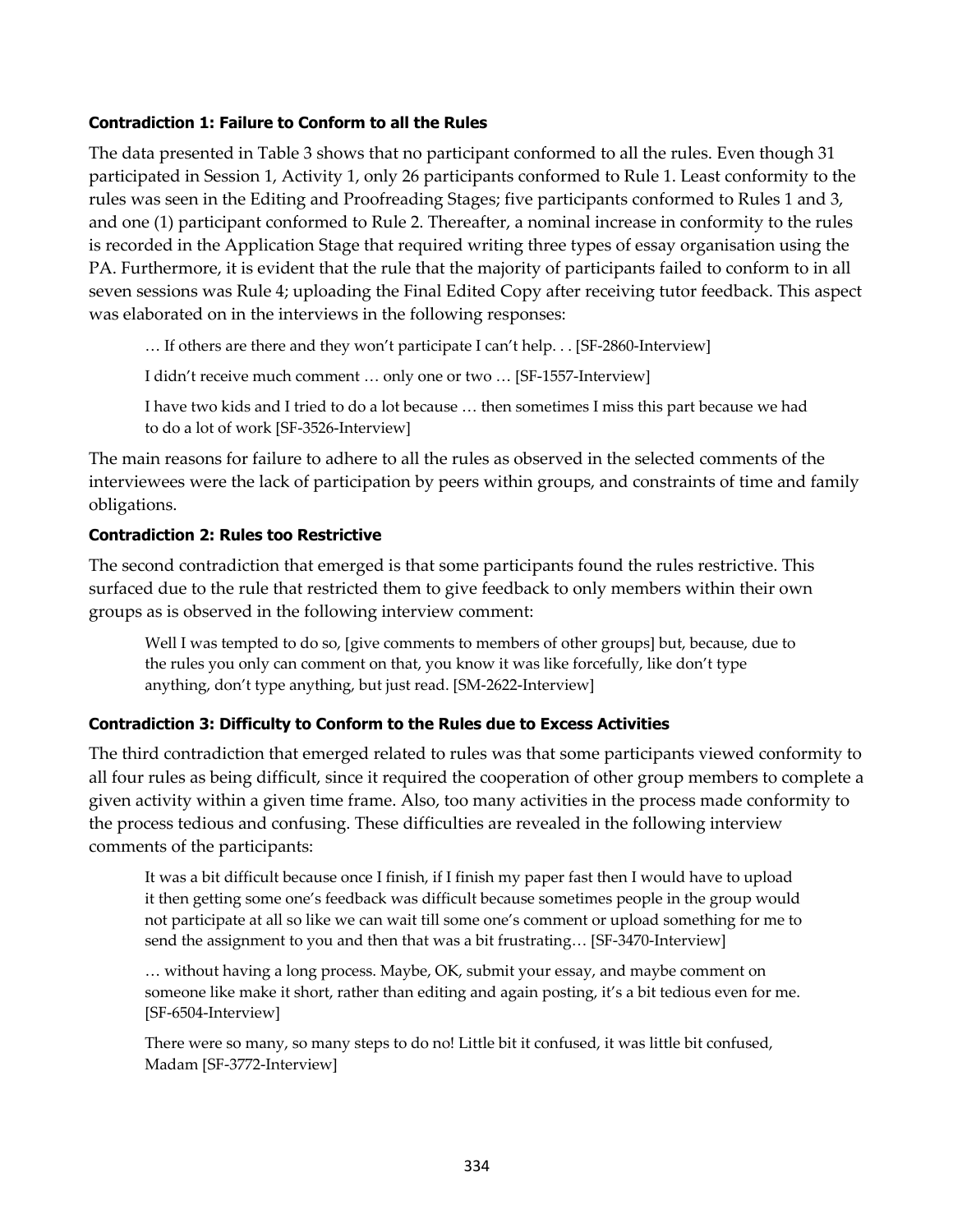#### **Contradiction 4: Conformity to Rules beyond the Control of the Subject**

The fourth contradiction was that conformity to the rules was beyond the control of subjects because of delays in receiving comments on participants' submissions from peers in the group as typified in the comment below by an English language teacher, who exhibited high proficiency in writing, with a pre-test mark of 68% and a post-test mark of 80% and exemplifies participants' perception of the rules:

Yes, I would say now, it was like this, now for example, now say an essay, we need to submit it, then we need to comment, and then we need to wait for someone to comment and then incorporate it into our essay, and so it was a bit long, long thing, especially with all the other commitments, … and also we need to wait for someone. That was also, I mean, was not in our hands. So, I mean and it was only after that, that we got tutor feedback [SF-6504-Interview]

### *Question 2: How does the division-of-labour affect interaction and collaboration among the community when engaging in specified online activities?*

Table 4 presents the overall results of the data regarding the activity triangle of the C-Dol-O. The table shows the number of participants who actively engaged in each of the seven sessions in relation to individual, peer, and tutor task (to give feedback on uploaded assignments). Noteworthy contradictions related to the individual tasks, peer task, and tutor task were recorded.

Significantly, the highest number of participants was 31; less than half the sample of 64. Also, contradictions existed in all the tasks: individual, peer, and tutor, related to the C-DoL-O activity triangle. Several contradictions were found to be common to all the nine activities designed for the online component of the course, which will be presented below. Data gathered from the log reports are corroborated with interview comments.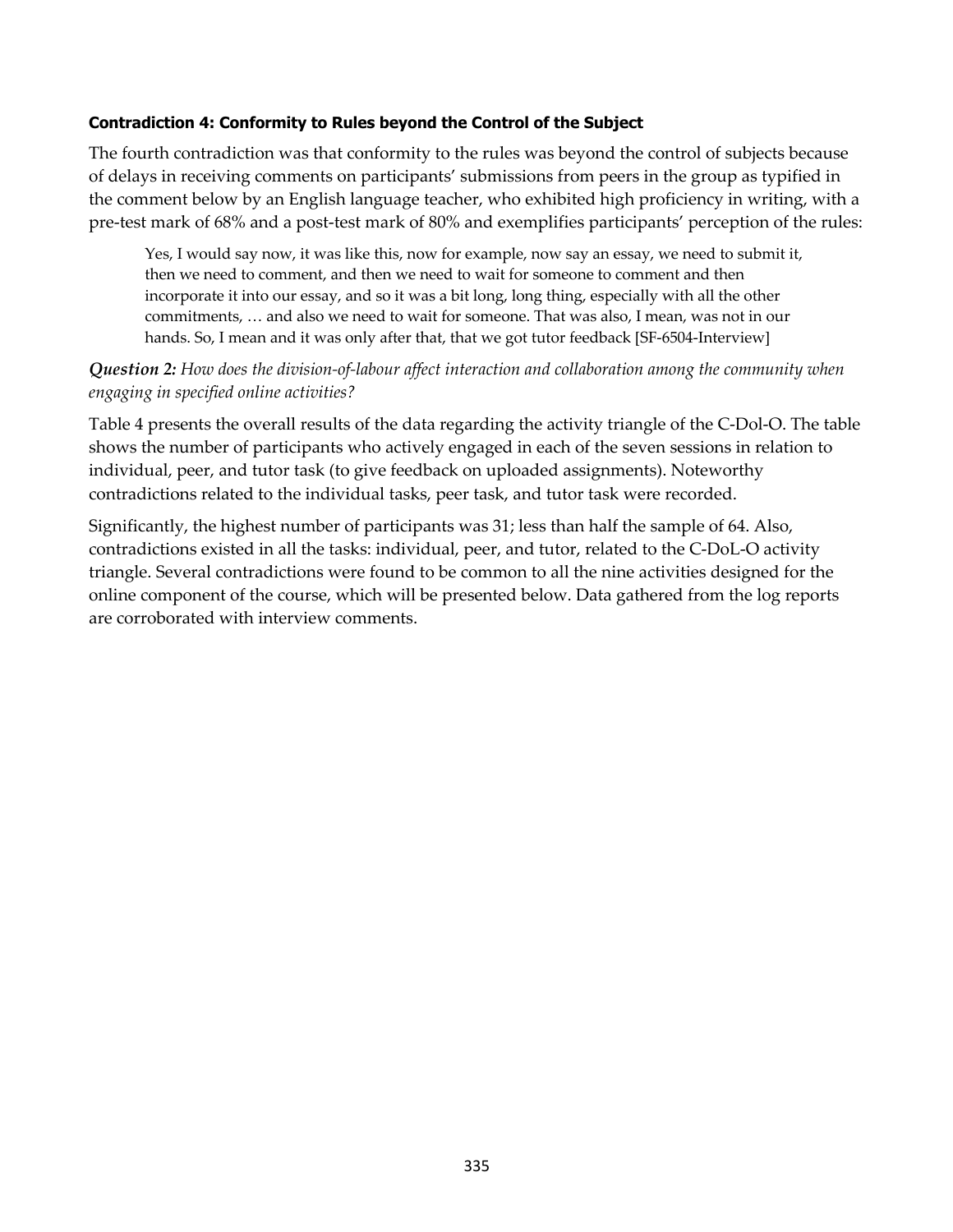| Total No. of participants in study ( $n = 64$ ) |                                                                                                                      |                                       |                        |                          |                        |                     |                       |                      |                       |                        |
|-------------------------------------------------|----------------------------------------------------------------------------------------------------------------------|---------------------------------------|------------------------|--------------------------|------------------------|---------------------|-----------------------|----------------------|-----------------------|------------------------|
|                                                 |                                                                                                                      | <b>Stages of the Process Approach</b> |                        | <b>Application Stage</b> |                        |                     |                       |                      |                       |                        |
|                                                 |                                                                                                                      | Sess.                                 |                        | Sess.                    |                        | Sess.               | Sess.                 | Sess.                | Sess.                 | Sess.                  |
|                                                 |                                                                                                                      |                                       | 1                      |                          | $\overline{2}$         | $\mathfrak{S}$      | 4                     | $\overline{5}$       | $\boldsymbol{6}$      | $\overline{7}$         |
|                                                 |                                                                                                                      | Act.<br>1                             | Act.<br>$\overline{c}$ | Act.<br>1                | Act.<br>$\overline{2}$ | Act.<br>1           | Act.<br>1             | Act.<br>1            | Act.<br>1             | Act.<br>1              |
|                                                 |                                                                                                                      |                                       | 1                      |                          |                        |                     |                       |                      |                       |                        |
|                                                 |                                                                                                                      | formal text<br>Informal /             | brainstorm<br>mind map | <b>Outline</b>           | paragraph<br>Body      | Draft and<br>Revise | Proofread<br>Edit and | Compare/<br>Contrast | Problem /<br>Solution | and<br>Cause<br>effect |
|                                                 |                                                                                                                      | No.                                   | No.                    | No.                      | No.                    | No.                 | No.                   | No.                  | No.                   | No.                    |
|                                                 | Total No. of active                                                                                                  | 31                                    | 25                     | 27                       | 20                     | 21                  | 05                    | 09                   | 10                    | 12                     |
|                                                 | participants in each session                                                                                         |                                       |                        |                          |                        |                     |                       |                      |                       |                        |
| Task                                            | <b>Individual Task</b>                                                                                               |                                       |                        |                          |                        |                     |                       |                      |                       |                        |
| $\mathbf 1$ .                                   | Produce and<br>upload specified<br>assignments to the<br>DF relative to each<br>stage of the PA for<br>peer feedback | 26                                    | 25                     | 24                       | 19                     | 19                  | 05                    | 09                   | 09                    | 11                     |
| 2.                                              | Revise<br>assignment based<br>on peer feedback                                                                       | 17                                    | 15                     | 12                       | 14                     | 14                  | 01                    | 06                   | 03                    | 10                     |
| 3.                                              | Upload revised<br>assignment to<br><b>Assignment Box</b><br>based on peer<br>feedback for tutor<br>feedback.         | 20                                    | 24                     | 13                       | 19                     | 13                  | 05                    | 09                   | 10                    | 11                     |
| 4.                                              | Upload revised<br>assignment based<br>on tutor feedback<br>to Final Copy<br>Forum for sharing                        | 14                                    | 18                     | 17                       | 08                     | Not<br>Rqd.         | 07                    | 07                   | 06                    | 05                     |
| <b>Task</b>                                     | <b>Peer Task</b>                                                                                                     |                                       |                        |                          |                        |                     |                       |                      |                       |                        |
| 1.                                              | Give feedback on<br>at least one<br>submission of a<br>group member                                                  | 18                                    | 11                     | 22                       | 16                     | 15                  | 01                    | 06                   | 04                    | 07                     |
| <b>Task</b>                                     |                                                                                                                      |                                       | <b>Tutor Task</b>      |                          |                        |                     |                       |                      |                       |                        |
| 1.                                              | Give feedback on<br>uploaded<br>assignment                                                                           | 20                                    | 24                     | 17                       | 19                     | 13                  | 05                    | 09                   | 10                    | 11                     |

### **Table 4: Overall results of division-of-labour in the C-DoL-O activity triangle**

The contradictions that emerged related to the C-DoL-O activity triangle of the activity system of the online course are next presented.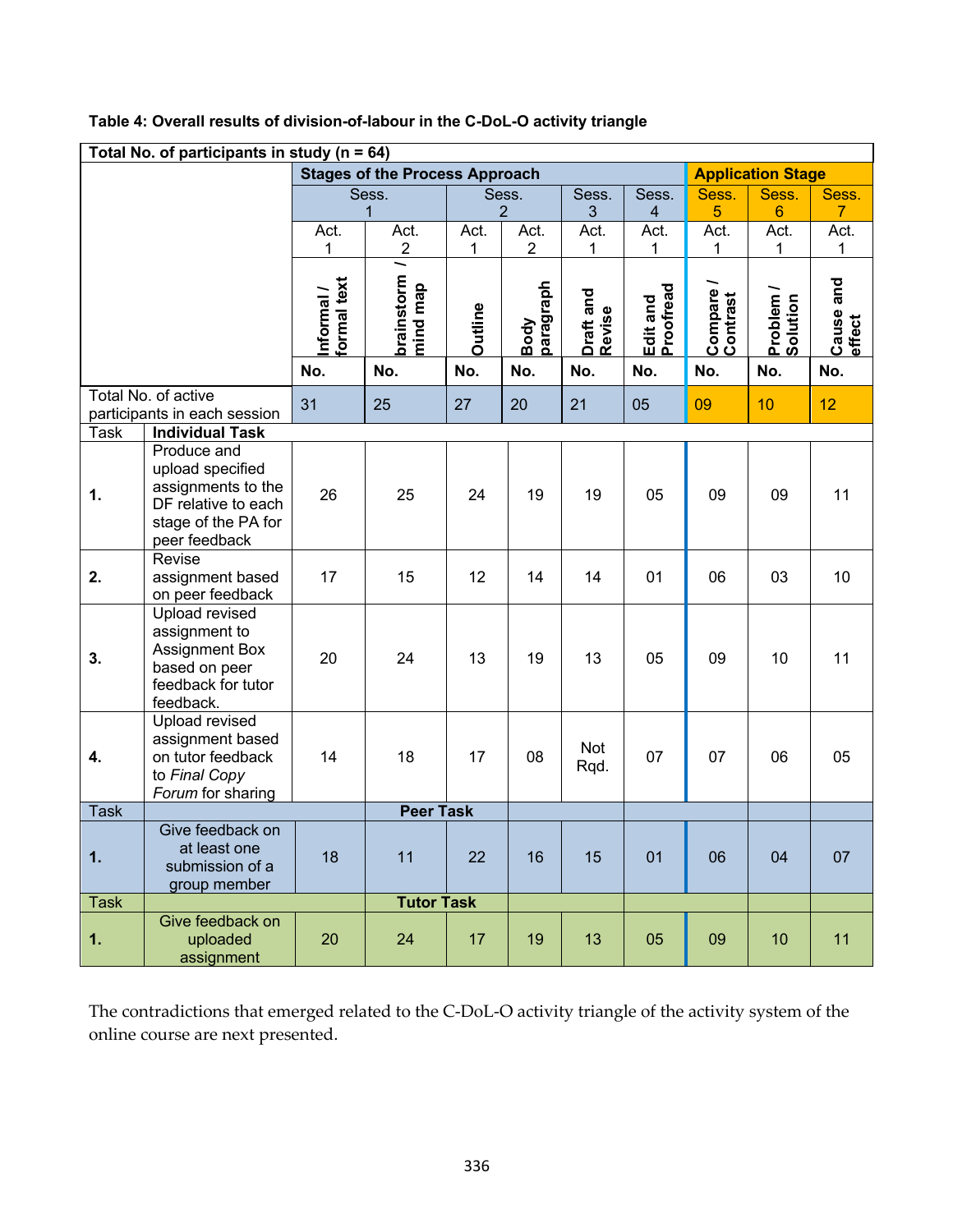### **Contradiction between Subject (Learner) and Individual Tasks**

The overall results in the C-DoL-O activity triangle, as presented in Table 4 above, help to identify the contradictions between the subject (learner) and the four (4) individual tasks. There was a noticeable decline in the number of participants, as well as the number of submissions in the latter stages of the PA.

The four individual tasks related to the sixth stage of the PA, editing and proofreading in Session 4, saw a significant decline. Thereafter, an overall low engagement was in the individual tasks in the application stage, with the highest, 11 participants, who engaged in writing the cause-and-effect essay, and the lowest, three, in writing a problem/solution essay. Sample comments related to individual tasks are as follows:

I actually, I kind of logged in, and I was just keeping in touch. But I submitted only the first … assignment that is the changing from informal to formal, so I participated only in that. [SF-6504- Interview]

I have two kids and I tried to do a lot because … then sometimes I miss this part because we had to do a lot of work [SF-3526-Interview]

. . . editing was something very hard, because editing means editing our own, our own work was a little difficult because we need to realize what we have written is wrong to find that is a little difficult that was very hard [SF-4668-Interview]

Actually, if I think about it now, I think, I must say, I didn't consider it [engagement in online activities] so important. I suppose if had, I might have done it … the fault is mine [SF-5537- Interview]

…actually if you can make it compulsory then that is better … somehow I might have done that [SF-2605-Interview]

…if we were getting marks then I think I would probably stay up in the nights and you know do it somehow… We didn't, you know, not very committed to always participate. But then if we were getting marks, I think everyone would at least stay up in the night without worrying about waking up early morning the next day, and somehow finish it [SF-3470-Interview]

These comments reveal several challenges that contributed to low participation in individual tasks. These included time constraints due to family and career commitments as well as disparate language proficiency. Also, the lack of incentive, such as making the task compulsory and giving marks, adversely affected self-motivation.

#### **Contradictions between Subject (Learner) and Peer Task**

Engagement in the peer task as presented in Table 4 shows that contradictions emerged between the subject (learner) and peer task. The peer task was to give feedback on at least one submission of a group member. As in the individual tasks, the key issue was the decline in engagement in activities in the latter stages of the PA, including the application stage.

As respects the peer task, a nominal increase from 18 in Activity 1 in Session 1 to 22 in Activity 1 in Session 2 was recorded in the Pre-Activity Stage. Thereafter, there was a sharp decline in participants to a single (1) participant engaging in the Editing and Proofreading Stage in Session 4. Engagement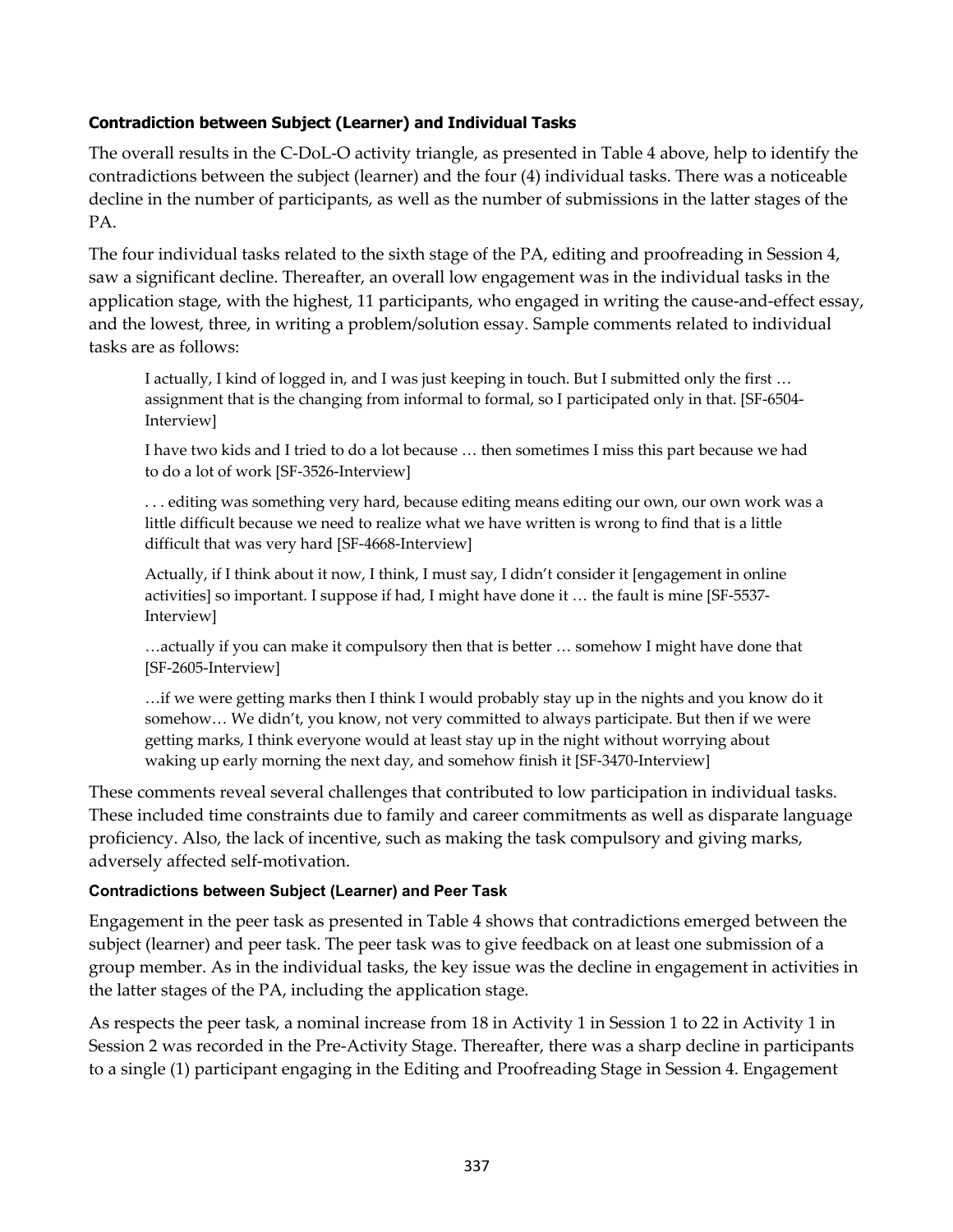level in the Application Stage, too, decreased to four in Session 6. The following comments highlight the tensions in this area:

Though there were fifteen, I don't remember the exact amount, twenty in a group but only ten, five to ten members were in that group actively… [SF-3673-Iterview]

… since all were on a last minutes people we get together and tomorrow we try to get views the day before, then we found on the online session, that we don't get much people at the final hour and since you have to get the feedback we won't have time to submit the assignment [SM-2622- Interview]

… for example now say an essay we need to submit it, then we need to comment, and then we need to wait for someone to comment and then incorporate it in to our essay and so … especially with all the other commitments, and … and also we need to wait for someone. That was also, I mean, was not in our hands. … I mean and it was only after that, that we got tutor feedback. [SF-6504-Interview]

I try to correct, sometimes, I couldn't, I don't have idea about how to correct mistakes [SF-2643- Inteview]

… actually quality from my peers were not all that good [SF-3797-Interviews]

First actually I felt a bit embarrassed … because I remember the discussion [DF] was going on we got to know certain people are quite higher than us and they are good in their vocabulary, and to share ours with errors and all embarrassed [SF-5719-Interview]

The above comments indicate that lack of engagement or delayed engagement in the peer tasks presented a challenge to the participants. Additionally, the disparate language competency of participants caused some who were less proficient to refrain from commenting. Also, those who were less proficient in the English language did not know how to correct mistakes in their own writing. Furthermore, those who were more proficient viewed others' submissions as being of a poor quality.

#### **Contradictions between Subject (Learner) and Tutor Task**

The tutor had a single task of giving feedback on assignments uploaded by participants. Table 4 shows the number of assignments to which the tutor gave feedback in all seven sessions of the course. The tutor's task was to give feedback to help the individual learners to revise their initial submissions of texts, and not for subsequent revised submissions. The comment by one participant [SF-1557] draws attention to the inadequacy of the tutor's single feedback on submissions. She expected the tutor to check her revised submission prior to uploading it to the Final Copy Forum as revealed in this statement:

… the final stage, the very end of it, I don't know whether you have checked the thing otherwise I wish if you have checked the final thing then it's perfect like, after making the correction, we don't know whether our corrections are correct even …to do the final copy as well. [SF-1557- Interview]

## **Discussion and Recommendations**

The findings reveal that the participants experienced several challenges that interfered with interaction and collaboration between participants in the online environment of the course. As respects the implementation of the rule element, participants found it challenging to adhere to all the rules. Three significant contradictions that emerged were related to the view that the rules were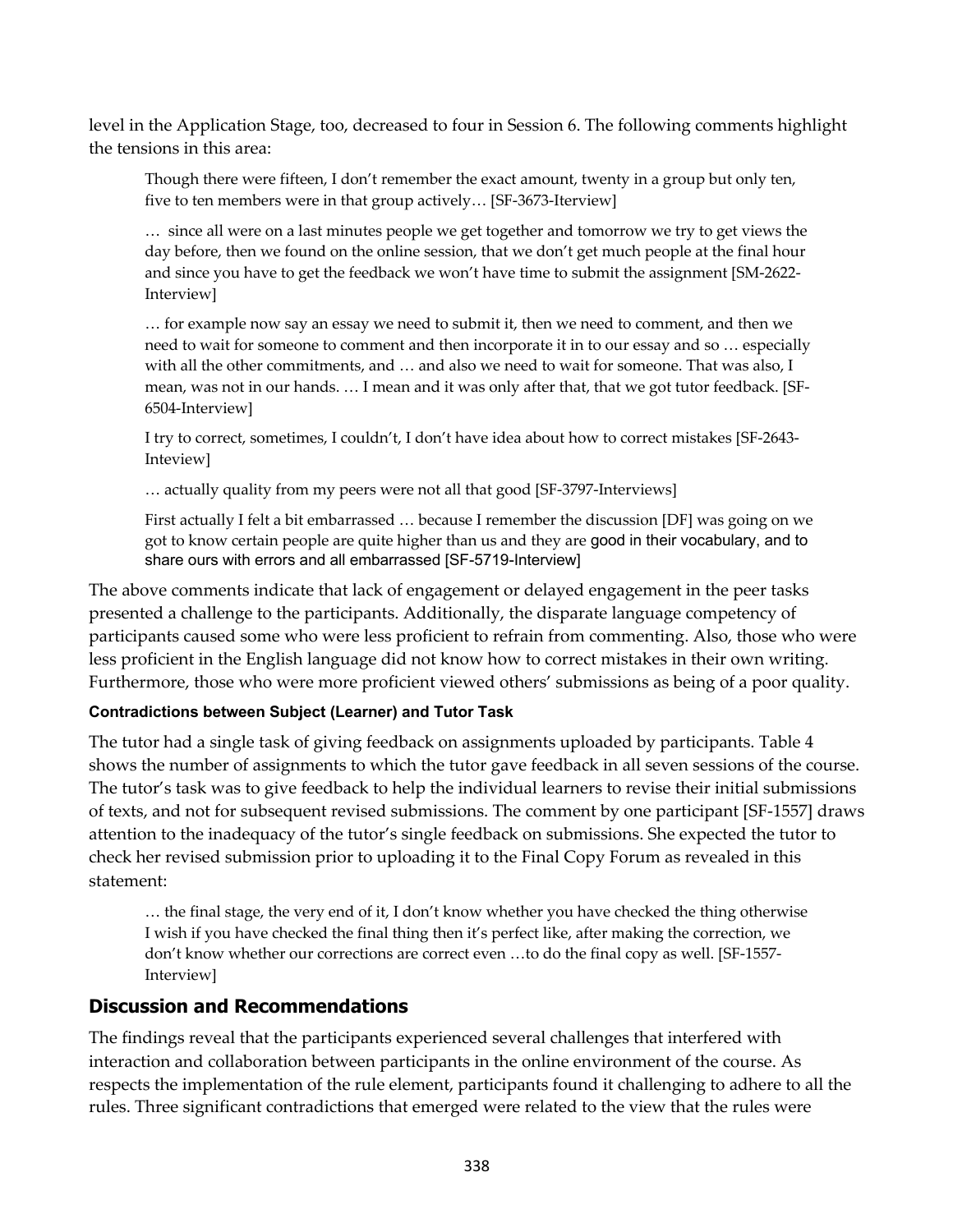restrictive and did not give opportunity to interact with, and give feedback to, learners in other groups. The number of rules was excessive and conforming to four (4) rules was difficult. The third contradiction related to conformity to the rules being beyond the control of the subject.

Challenges were also present as respects the DoL in the online environment, the individual tasks, peer task and tutor task. The major challenges encountered were related to low participation in *individual tasks*. These included time constraints due to family and career commitments as well as poor language proficiency. Also, the lack of incentives, such as making the task compulsory and giving marks, adversely affected self-motivation. The challenges that affected interaction in the *peer task* were the lack of engagement or delayed engagement in the tasks. Additionally, the disparate language competency of participants caused some who were less proficient to refrain from commenting. Those who were less proficient in the English language did not know how to correct mistakes in their own writing. Also, those who were more proficient viewed others' submissions as of a poor quality. The tutor task did not present much of a challenge.

The common contributory factors for the tensions within the two activity triangles (S-R-O) and (C-DoL-O) were: 1) time constraints, 2) disparate English language proficiency levels, and 3) motivation, which will be expanded on below.

### **Time Constraints**

Time constraints due to personal and institutional factors impinged on the level of interaction and participation in most activities, as well as the extent of feedback. This was observed within and between the Subject-Rules, and the Community-DoL of the two activity triangles. These results were endorsed by the interview responses. Time constraints due to personal factors were because the majority of participants were adult learners, who were employed with secular and domestic commitments. Balancing these multiple roles along with their studies was challenging (Quimby & O'Brien, 2004, Topham, 2015). Furthermore, these commitments impinged on the level of participation because time was required to think about what to say in order to contribute meaningfully to online DFs. These results are also supported by the findings in other studies (Chathurika, & Rajapaksha, 2017; Fung, 2004; Mason, 2011; Ng & Cheung, 2007; Yukselturk, 2010).

Time constraints due to institutional factors were related to the set rules and the number of activities included in the course. Many participants confirmed at the interviews that they felt that the rules were too many, and some found the procedures when engaging in the activities complex and time consuming. Also, the lack of peer responses and delay in responses in the DFs impinged on their time. Considerable time is also taken to read and respond to posts. The study by Beaudoin (2002) found that less visibly active students spent 7.6 hours on an average during a two-week period of online conferences reading the comments of others. They also spent another 2.2 hours writing comments. These hours were spent only for participation in discussion. In this present research, at each stage of the PA participants were required to engage in several tasks: individual, peer, individual and tutor tasks, reading messages, writing assignments and reflective journals. The responses to the interview reinforce the finding that the online course activities took more time and commitment than anticipated.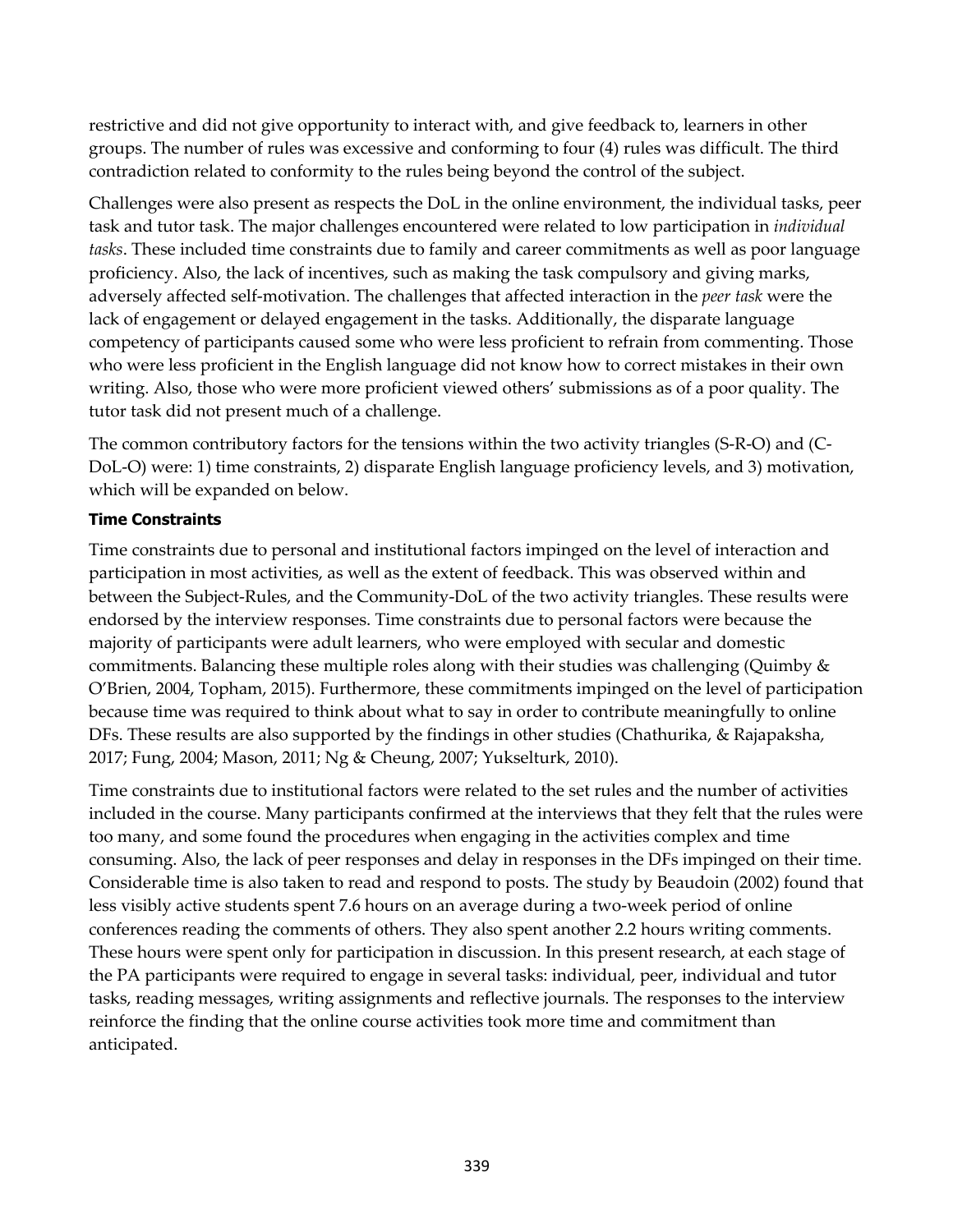#### **English Language Proficiency**

Disparate English language proficiency contributed to contradictions in the two activity triangles (S-R-O), (C-DoL-O). The findings revealed a close interrelationship between interaction, feedback and motivation; one can cause a reaction in another and *vice versa*. These were adversely affected by disparate English language proficiency, as confirmed by the interview responses. The findings also show that there was a significant relationship between language proficiency and online interaction, as endorsed in the study conducted by Leung (2013). In the present research, participants who were less proficient in the English language engaged minimally in individual and peer tasks in the assigned activities when they realised that others in their respective groups were more proficient. Some participants were de-motivated from engaging more fully in assigned activities especially in the latter phases of the course for the same reason. This was especially evident in the Editing and Proofreading session that required a higher level of language proficiency resulting in reduced feedback on peer submissions. These results corroborate with the findings by Gunawardena and Jayatilleke, (2014) in a study on online learning and cross-cultural e-mentoring which revealed that the participants with limited linguistic proficiency participated less, and therefore suggested that this limitation of these ESL learners be taken into consideration when designing online activities.

#### **Motivation**

Both external and internal aspects of motivation contributed to the tension in the (S-R-O) and (C-DoL-O) activity triangles of the activity system of the Advanced Writing Skills course.

External factors adversely affected both interaction and engagement in the assigned activities, as well as feedback which was ascertained from the log file reports and confirmed by the interview responses. The interview responses reveal that the two primary reasons were the lack of incentives because no marks were allocated for engagement in the assigned activities, and the other was that engagement was not compulsory. This resulted in the participants circumventing rules and failing to contribute meaningfully to the assigned activities. A similar lack of incentive was noted in other studies (Aduayi-Akue, et al, 2017; Fung 2004; Lee & Brian, 2011). Conversely, studies conducted by Nandi et al (2011), attributed greater participation in the DFs because the tasks were made compulsory and marks were awarded. Garaus et al (2015) in their study recommend that giving online learners small rewards is beneficial as it gives opportunity for the learner to get feedback, which would not be possible if they did not submit their work and makes it possible to engage the learner in greater interaction and does not take away their autonomy. Considering the findings of these studies with the results of the present research, it is evident that compulsory discussion forum assignments and allocation of marks would motivate students' engagement in assigned activities.

The contradictions encountered in this study is in keeping with Foot's (2014, p. 17), observation that contradictions are like "illuminating hinges" that give greater insight into the workings of an activity system and open up opportunities to develop the activity under consideration; viewing the interactions in the online environment enabled identification of the challenges faced by the learners, which need to be addressed to facilitate greater participation and interaction among participants.

In distilling the results of the study several key factors have contributed to decreased participation in the latter stages of the course. Foremost, was the constraint of time because most participants were adults with secular and domestic commitments. Next was the disparity in language proficiency levels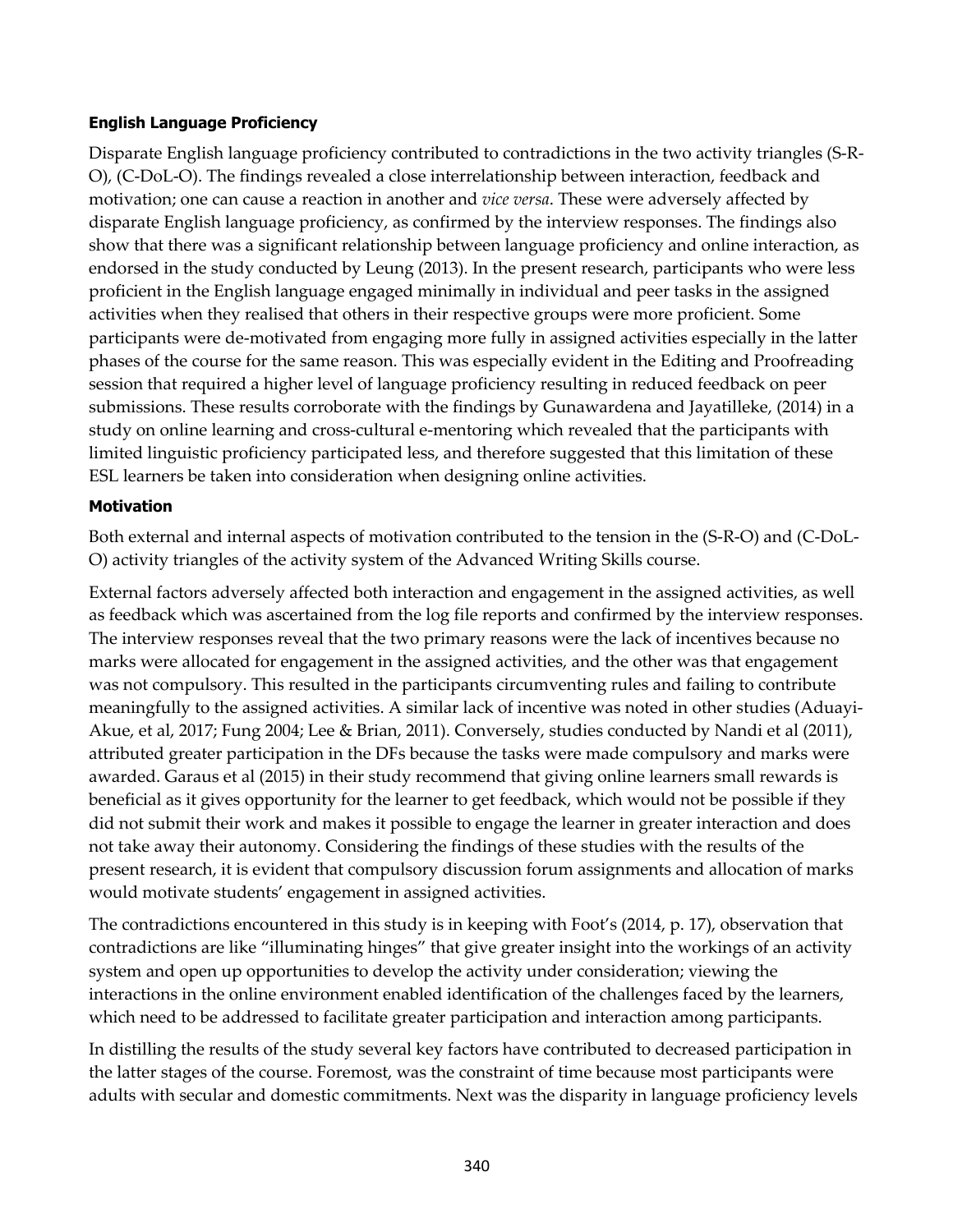of participants. Also, the rules imposed were too restrictive, excessive and beyond the control of the subjects. Yet another factor was the lack of incentives that affected motivation. These outcomes indicate that at an institutional level, consideration has to be given to the above factors in designing future online courses for ESL students.

Consideration could be given to extending the duration of the course, increasing the period between each session, thus giving more time for the completion of the online activities as well as imposing reasonable rules that are within the control of the subjects. Also providing motivation through rewards would be a strong incentive for greater engagement and interaction. To address the learners' limited language proficiency, consideration could be given to design more optional online activities, such as quizzes and self-correction tasks, whereby the learners can readily improve their language competency.

## **Conclusion**

This study reported on the application of Activity Theory's principle of contradictions to analyse the challenges encountered by ESL learners in a blended learning writing course. The most significant challenges that interfered with interaction and collaboration among participants were the strict rules, and the number of rules that were required of the participants who were adult learners. These necessitated participants to devote considerable time to the activities. Also, the disparity in the level of English language proficiency affected adequate interaction; this together with the time constraints of the working adults, whose second language is English, impinged on the extent of interaction because gaining language proficiency needs time.

In this study AT with its principles of contradictions makes a significant contribution to the body of knowledge in terms of its use in examining online interactions in the field of blended-learning writing pedagogy. Further research could also be carried out to investigate interaction in the f2f component of a blended learning writing course and a comparison made of the challenges learners encounter in the f2f and online environments, which might yield further insight and widen the knowledge in the field of writing research.

## **References**

- Adas, D., & Bakir, A. (2013). Writing difficulties and new solutions: Blended learning as an approach to improve writing abilities. *International Journal of Humanities and Social Science*, *3*(9), 254-266. https://staffold.najah.edu/sites/default/files/28.pdf
- Aduayi-Akue, J., Lotchi, K., Parveen, S., Onatsu, T. & Pehkonen-Elmi, E. (2017). Motivation of online learners. *JAMK Open Access Online Magazines, Evolving Pedagogy - Greetings from Finland*. https://verkkolehdet.jamk.fi/ev-peda/2017/01/25/motivation-of-online-learners/
- Barab, S. A., Barnett, M., Yamagata-Lynch, L., Squire, K., & Keating, T. (2002). Using activity theory to understand the systemic tensions characterizing a technology-rich introductory astronomy course. *Mind, Culture, and Activity*, *9*(2), 76-107. https://doi.org/10.1207/s15327884mca0902\_02
- Baran, B., & Cagiltay, K. (2010). The dynamics of online communities in the activity theory framework. *Educational Technology & Society*, *13*(4), 155-166. http://www.ifets.info/journals/13\_4/14.pdf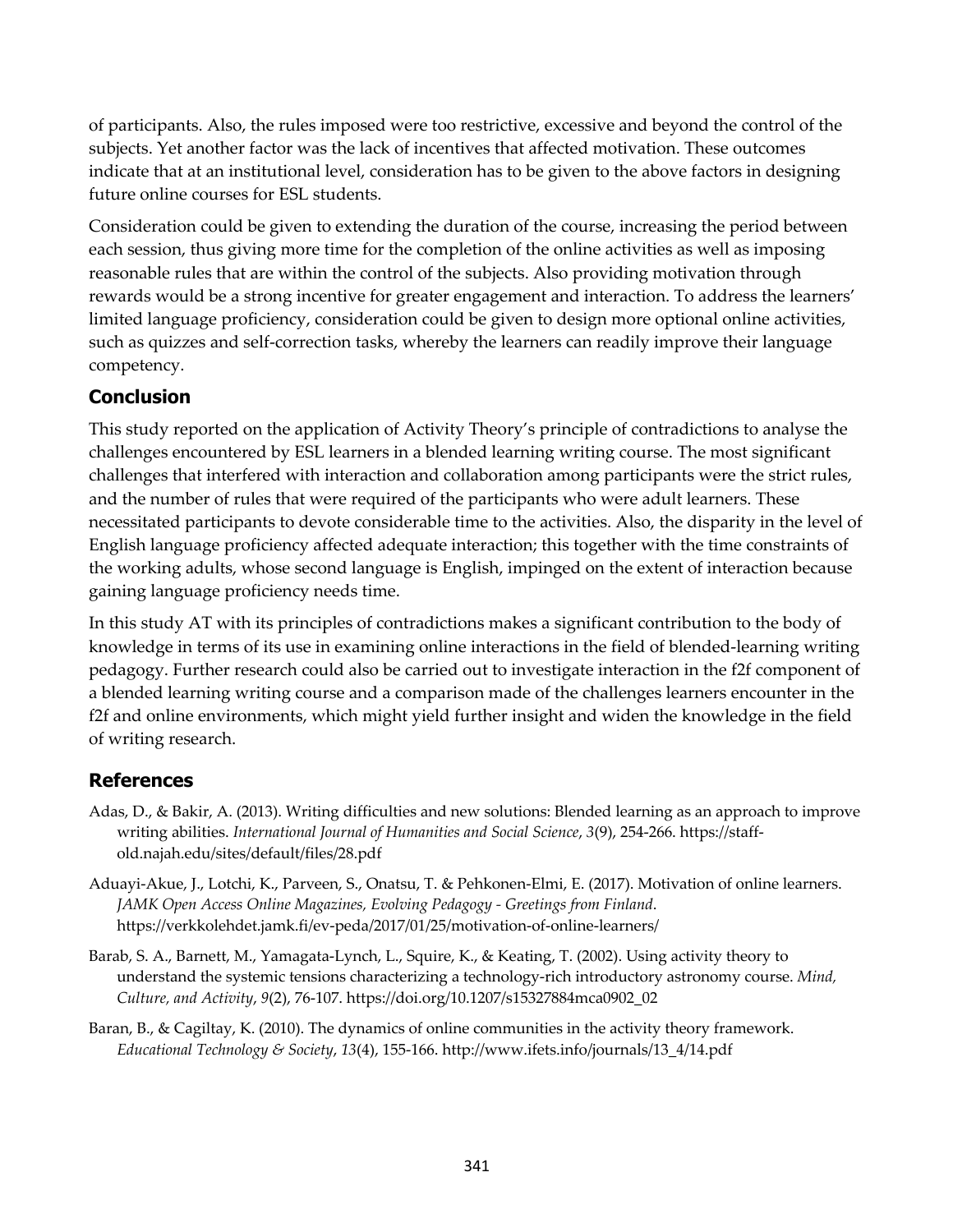- Beaudoin, M. F. (2002). Learning or lurking? Tracking the "invisible" online student. *Internet and Higher Education, 5*, 147-155. http://citeseerx.ist.psu.edu/viewdoc/download?doi=10.1.1.505.5696&rep=rep1&type=pdf
- Brine, J. W., & Franken, M. (2006). Students' perceptions of a selected aspect of a computer mediated academic writing program: An activity theory analysis. *Australasian Journal of Educational Technology, 22*(1), 21-38. https://doi.org/10.14742/ajet.1305
- Chathurika, P.R.D., & Rajapaksha, P.L.N. R. (2017). Learner's perception on online learning in open and distance education mode in the diploma in early childhood and primary education, The Open University of Sri Lanka. *International Journal of Scientific Research, 2*(4), 42-52. http://journalijsr.com/content/2017/IJSR33.pdf
- De Silva, R. (2014). Writing strategy instruction: Its impact on writing in a second language for academic purposes. *Sage Journals*. doi: https://doi.org/10.1177/1362168814541738
- Engeström, Y. (1999) Activity theory and individual and social transformation. In Y. Engeström, R. Miettinen, & R-L. Punamaki (Eds.), *Perspectives on activity theory*. Cambridge University Press.
- Engeström, Y. (1987). Learning by expanding: An activity-theoretical approach to developmental research. *Helsinki: Orienta-Konsultit*. http://lchc.ucsd.edu/mca/Paper/Engeström/Learning-by-Expanding.pdf
- Ekundayo, S., Wang, W., & Andrade, A.D. (2012). The use of activity theory and its principle of contradictions to identify and analyse systemic tensions: The case of a Virtual University and its partners. Paper presented at *Conference, CONF-IRM 2012 Proceedings, 33*. http://aisel.aisnet.org/confirm2012/33
- Ferriman, N. (2013). The impact of blended e-learning on undergraduate academic essay writing in English (L2). *Computers & Education, 60*(1), 243-253. https://doi.org/10.1016/j.compedu.2012.07.008
- Fonseka, G. (2008). The teacher's role in achieving student empowerment through English. In D. Fernando, & D. Mendis, (Eds.), *English for equality, employment and empowerment* (pp. 27-37). Ceylon Printers Ltd.
- Foot, K. A. (2014). Cultural-historical activity theory: Exploring a theory to inform practice and research, *Journal of Human Behavior in the Social Environment, 24*(3), 329-347. https://doi.org/10.1080/10911359.2013.831011
- Fung, Y. Y. H. (2004) Collaborative online learning: Interaction patterns and limiting factors. *Open Learning, 19*, 135-149. https://doi.org/10.1080/0268051042000224743
- Garaus, C., Furtmuller, G., & Guttel, W. H. (2015). The hidden power of small rewards: The effects of insufficient external rewards on autonomous motivation to learn. *Academy of Management Learning & Education, 15*(1). https://doi.org/10.5465/amle.2012.0284
- Gedera, D. S. P., & Williams, P. J. (2013). Using Activity Theory to understand contradictions in an online university course facilitated by Moodle. *International Journal of Information Technology & Computer Science, 10*(1), 32-41.
- Grabe, W., & Kaplan, R. B. (1996). *Theory and practice of writing: An applied linguistic perspective.* Longman.
- Gunawardena, C.N., & Jayatilleke, B. G. (2014). Facilitating online learning and cross-cultural e-mentoring. *Culture and Online Learning: Global Perspectives and Research*, 67-68. Stylus Publishing, LLC.
- Illangakoon, S. R. (2011/2012). Identifying threshold vocabulary for academic study. In H. Ratwatte (Ed.), V*istas, Journal of Humanities and Social Sciences, 7 & 8,* 141-159. Nawala, Sri Lanka: Open University of Sri Lanka.
- Jamaldeen, F., Ekanayaka, Y., & Hewagamage, K. (2016). A theoretical approach to initiate mobile assisted language learning among school leavers and university students of Sri Lanka. In *Proceedings of Mobile assisted Language Learning, Australasian Conference on Information Systems 2015*. Adelaide.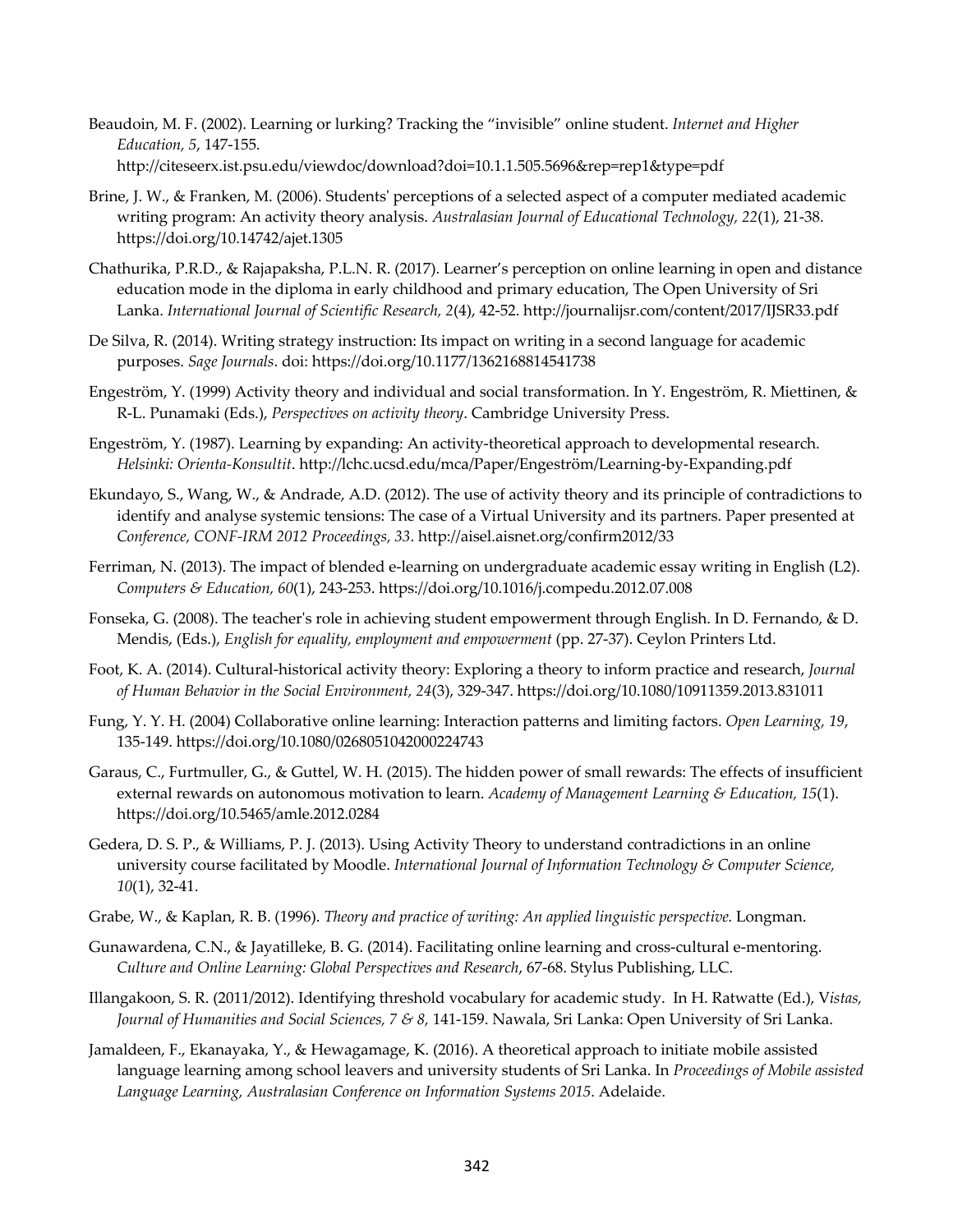- Jones, C. (1999). The student from overseas and the British University. In C. Jones, J. Turner & B. Street (Eds.), *Students writing in the university: Cultural and epistemological issues* (pp. 37-56). John Benjamins Publishing Company.
- Kroll, B. (Ed.). (1990). *Second language writing. Research insights for the classroom*. Cambridge University Press.
- Kumara, M.D.S.S. (2009). *Compilation and linguistic analysis of a dedicated corpus for the Applied Sciences: Special focus on the spoken academic discourse of the applied sciences study programme of the Rajarata University of Sri Lanka*. (Unpublished MA dissertation.) University of Kelaniya.
- Lee, C. Hin, B. (2011). Effect of incentivized online activities on e-learning, *The Procedia – Social and Behavioral Sciences,* 28, 211- 216.
- Leung, S. (2013). English proficiency and participation in online discussion for learning. Paper presented at *IADIS International Conference on Cognition and Exploratory Learning in Digital Age (CELDA 2013)*. Fort Worth, TX, Oct 22-24, 2013. https://files.eric.ed.gov/fulltext/ED562207.pdf
- Liu, M. (2013). Blended Learning in a university EFL Writing Course: Description and evaluation. *Journal of Language Teaching and Research, 4*(2), 301-309. https://doi.org/10.4304/jltr.4.2.301-309
- Mason, R. B. (2011). Student engagement with, and participation in, an e-forum. *Educational Technology & Society, 14*(2), 258-268. http://196.21.61.18/bitstream/10321/2455/1/Mason\_JETS\_Vol14%232\_Pg258-268\_2011.pdf
- Nandi, D., Hamilton, M., Harland, J., & Warburton, G. (2011). How active are students in online discussion forums? In J. Hamer & M. de Raadt (Eds.), *Conferences in Research and Practice in Information Technology (CRPIT), 114*. *Proceedings in 13th Australasian Computing Education Conference (ACE2011)*, Australian Computer Society, Inc.
- Ng, C. S. L., & Cheung, W. S. (2007). Comparing face to face, tutor led discussion and online discussion in the classroom. *Australasian Journal of Educational Technology*, *23*(4). https://doi.org/10.14742/ajet.1246
- Palmquist, M., Kiefer, K., & Salahub, J. (2009). Sustaining (and growing) a pedagogical writing environment: An activity theory analysis. In D. N. DeVoss, H. A. McKee, & R. (D.) Selfe (Eds.), *Technologies and sustainability*. https://ccdigitalpress.org/book/tes/index2.html
- Perera, K. (2006). Laying the foundations: Language planning in the ELTU. In H. Ratwatte, & S. Herath (Eds.), *English in the multilingual environment* (pp. 47-57). Open University of Sri Lanka.
- Polio, C. (2001). Research methodology in second language writing: The case of text-based studies. T. Silva 7 P. Matsuda. (Eds.), *On second language writing*. (pp. 91-116). Erlbaum.
- Pullenayegem, J.C.N., De Silva, K.R.M., & Jayatilleke, B.G., (2020) Open and distance learner engagement with online mediation tools: An activity theory analysis. *Open Praxis, 2*(4) 469-483. doi: https://dx.doi.org/10.5944/openpraxis.12.4.1129.
- Quimby, J. L., & O'Brien, K. M. (2004). Predictors of student and career decision-making self-efficacy among nontraditional college women. *The Career Development Quarterly, 52*(4), 323– 339. https://doi.org/10.1002/j.2161-0045.2004.tb00949.x
- Raheem, R., & Ratwatte, H. (2001). Regional variations in student proficiency and its implications for language planning. In D. Hayes, *Teaching English: Possibilities and opportunities. Selected papers from the 1st International Conference of the Sri Lanka English Language Teachers' Association* (pp. 23-36). Colombo, Sri Lanka: The British Council.
- Ratwatte, H.V. (2005). Teaching in the learner's second language: The OUSL context. Extended Abstract. *Silver Jubilee OUSL Academic Sessions* (pp. 92-100). Open University of Sri Lanka.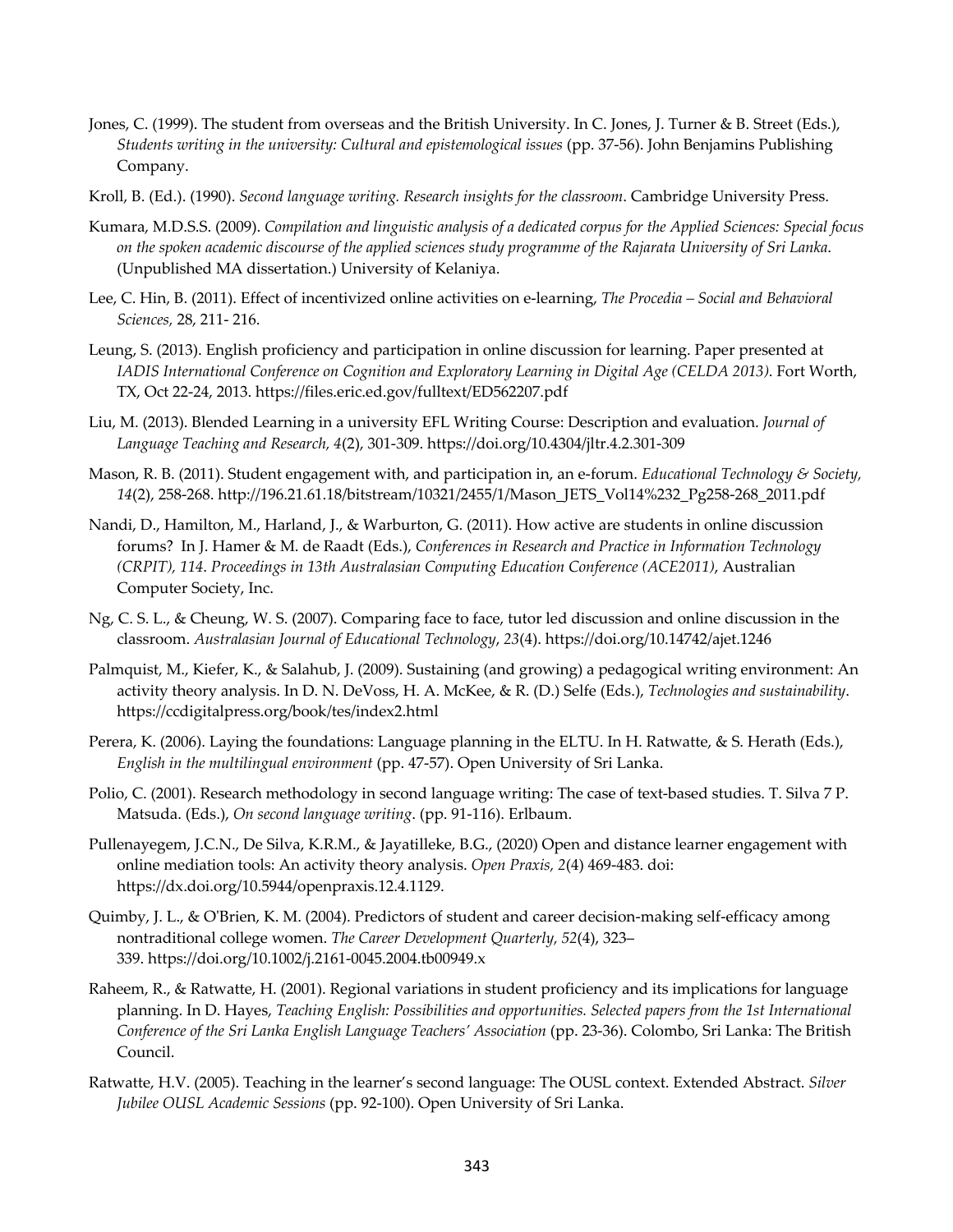- Raimes, A. (1985). An investigation of how ESL Students write. (Report No. FL 015 822). Paper presented at the *Annual Meeting of the Teachers of English to Speakers of Other Languages.* (19th, New York, NY, April 9-14, 1985). (ERIC Document Reproduction Service No. ED 271 965). http://files.eric.ed.gov/fulltext/ED271965.pdf
- Shafiee, S., Koosha, M., & Afghari, A. (2015). CALL, Prewriting strategies, and EFL writing quantity. *English Language Teaching*, *8*(2), 170–177. https://doi.org/10.5539/elt.v8n2p170
- Silva, T. (1990). Second language composition instruction: Developments, issues, and directions in ESL. In B. Kroll (Ed.), *Second language writing research: Research insights for the classroom*. (pp. 11-23). Cambridge University Press.
- Sivaji, K. (2011). *A study of the impact of direct and indirect error correction on undergraduate writing at the Faculty of Arts*. (Master's Thesis). University of Jaffna. The Open University of Sri Lanka digital repository. http://digital.lib.ou.ac.lk/docs/bitstream/701300122/527/1/Karunathevy%20Sivaji.pdf
- Topham, P. (2015). *Older adults in their first year at university: Challenges, resources and support.* University of the West of England.
- Schreier, M. (2012). *Qualitative content analysis in practice*. SAGE.
- Yoon, S. Y., & Lee, C. H. (2010). The perspective and effectiveness of blended learning in L2 writing of Korean university students. *Multimedia-Assisted Language Learning, 13*(2), 177-204. https://www.researchgate.net/publication/287640821\_The\_Perspectives\_and\_Effectiveness\_of\_Blended\_Lear ning\_in\_L2\_Writing\_of\_Korean\_University\_Students
- Yukselturk, E. (2010). An investigation of factors affecting student participation level in an online discussion forum *TOJET: The Turkish Online Journal of Educational Technology, 9*(2) 24-32. https://files.eric.ed.gov/fulltext/EJ897999.pdf
- Zamel, V. (1983). The composing processes of advanced ESL students: Six case studies. *TESOL Quarterly, 17*, 165- 187.

#### **Authors:**

**Judy Pullenayegem** is a senior lecturer and serves as the Director of the English for General Academic Purposes (EGAP) Programme at the Department of English Language Teaching (DELT) at the Open University of Sri Lanka. She holds a PhD in Open and Distance Learning, and Teaching English as a Second Language. She specializes in teaching English in the ESL context, in conventional, blended, and online courses. Her research interests include L2 writing and online teacher education in the Open and Distance Learning (ODL) context. Email: jcpul@ou.ac.lk

**Radhika De Silva** is a senior lecturer in Language Studies at the Open University of Sri Lanka. She holds a PhD in Language Education from University of Reading, UK. She has extensive ELT and teacher training experience. She teaches and mentors undergraduate and postgraduate level students. Her research interests include L2 writing, strategy instruction, EAP, language teacher education, language testing, and open and distance education. Email: krsil@ou.ac.lk

**Gayathri Jayatilleke** is a Professor in Educational Technology, and the Acting Director of the Centre for Educational Technology and Media (CETMe) of the Open University of Sri Lanka (OUSL). She holds a PhD in Educational Technology from the Open University, UK, a Master's in Education and Development from the Institute of Education, University of London, UK and a B.Sc. (Natural Sciences) from the University of Colombo, Sri Lanka. She has extensive experience as a teacher, researcher and a trainer in the field of Open and Distance Learning (ODL) and Educational Technology. Email: bgjay@ou.ac.lk